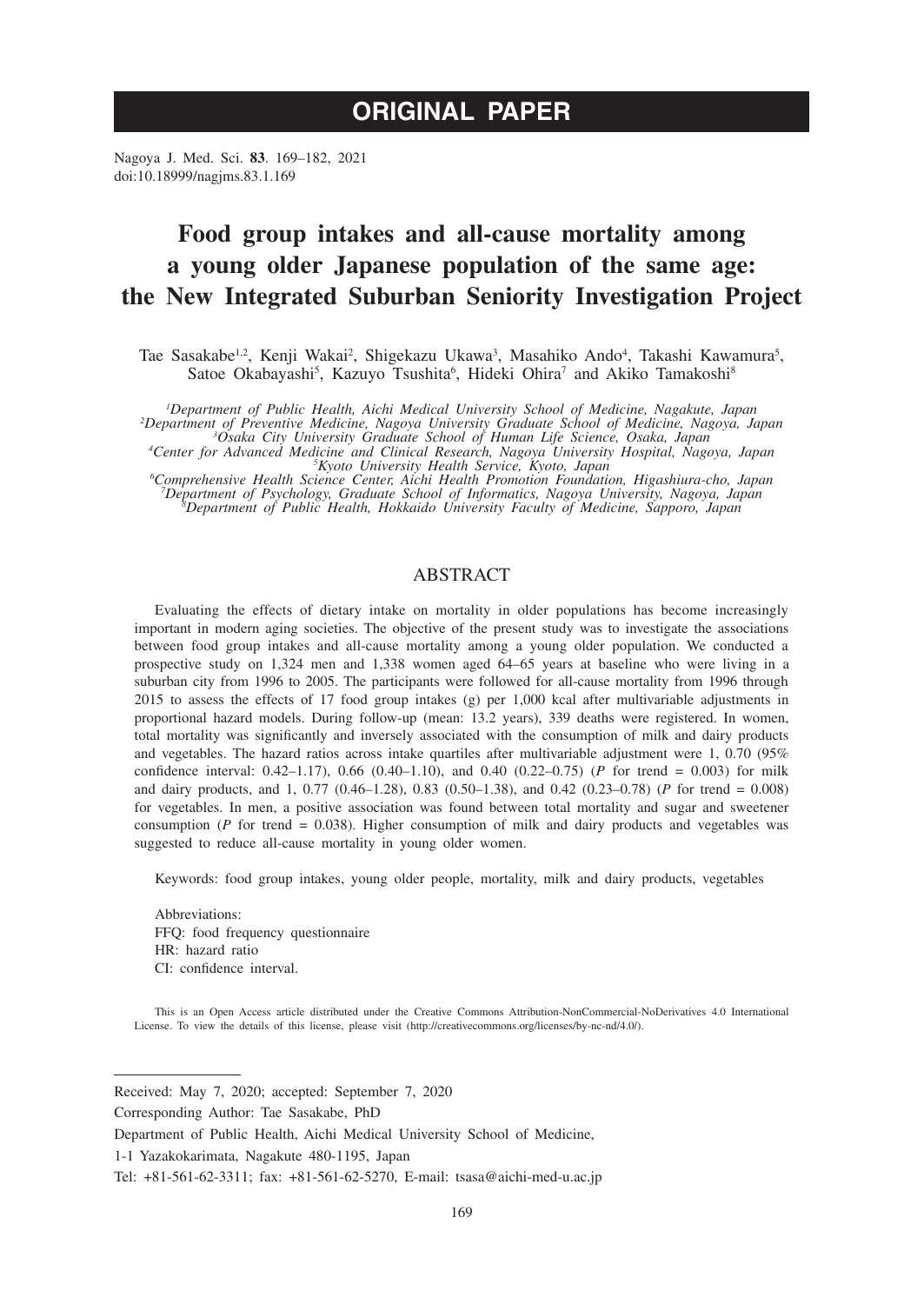### INTRODUCTION

Japan has been a leading country in terms of higher life expectancy for the past few decades.<sup>1</sup> Among several factors that contribute to longevity, diet plays an important role for the prevention of diseases associated with mortality. Considering the rapid advancement and future needs of the aging society, evaluating the effects of dietary intake on mortality in older populations with a higher life expectancy has become increasingly important.

In general populations, although consuming higher amounts of fruits and vegetables has been found to be effective for reducing mortality, the influence of protein-rich foods such as meat or fish has been inconsistent among populations.<sup>2-7</sup> In older populations in Western countries, adhering to a Mediterranean-like dietary pattern (i.e., higher intakes of fruits, vegetables, legumes, cereals, potatoes, and fish, accompanied by lower intakes of meat and dairy products) or the World Health Organization guidelines (e.g., including higher dietary fiber, vegetables, and fruit intakes) has been found to partially reduce mortality, which suggests consuming a variety of foods with not only sufficient vitamin and mineral, but also protein and energy intake, might contribute to longevity.<sup>8-10</sup> In older populations in Asian countries, inverse associations between mortality and fish, fruit, and vegetable intakes have only been reported in a few studies $1^{1,12}$ ; therefore, existing evidence remains limited.

Meanwhile, it may be helpful to assess young older populations who change their lifestyle, including their dietary habits, after retirement.<sup>13,14</sup> Additionally, from the statistical point of view, confounding by age has been a common limitation of previous research. Because age is one of the strongest determinants for the incidence of disease, even after adjustment, residual confounding may remain. Therefore, it could be valuable to assess the influence of diet in young older populations with longer life expectancies without confounding by age.15

The aim of the present study was to evaluate the association between food group intakes and all-cause mortality among a young older Japanese population of almost the same age.

## **METHODS**

#### *Study population*

The participants of the present study were subjects in the New Integrated Suburban Seniority Investigation Project, an age-specific research project involving residents in Nisshin city, located in central Japan.16 Community-dwelling older people aged 64–65 years were invited by letter to undergo a free comprehensive medical health checkup and complete a questionnaire survey each year from 1996 to 2005. Among 3,073 potential participants, we excluded those with no dietary  $(n = 112)$  or health examination data  $(n = 4)$  at baseline, as well as those with no sufficient follow-up data  $(n = 2)$ . We additionally excluded those with a history of cancer  $(n = 110)$ , stroke  $(n = 124)$ , or ischemic heart disease  $(n = 40)$  at baseline, as well as those whose estimated total energy intake was outside the sex-specific mean  $\pm$  3 standard deviations (n = 19). Finally, 2,662 subjects (1,324 men and 1,338 women) remained for the final analyses.

This study was conducted according to the guidelines laid down in the Declaration of Helsinki, and all procedures involving the study participants were approved by the Ethics Committees of Nagoya University Graduate School of Medicine, the National Center for Geriatrics and Gerontology of Japan, Aichi Medical University School of Medicine, and Hokkaido University Graduate School of Medicine. Informed consent for participating in the study, including the follow-up, was obtained from all participants. An opt-out approach was applied from 1996 to 2001. The health checkup examinees who declined to participate in the study were recorded and excluded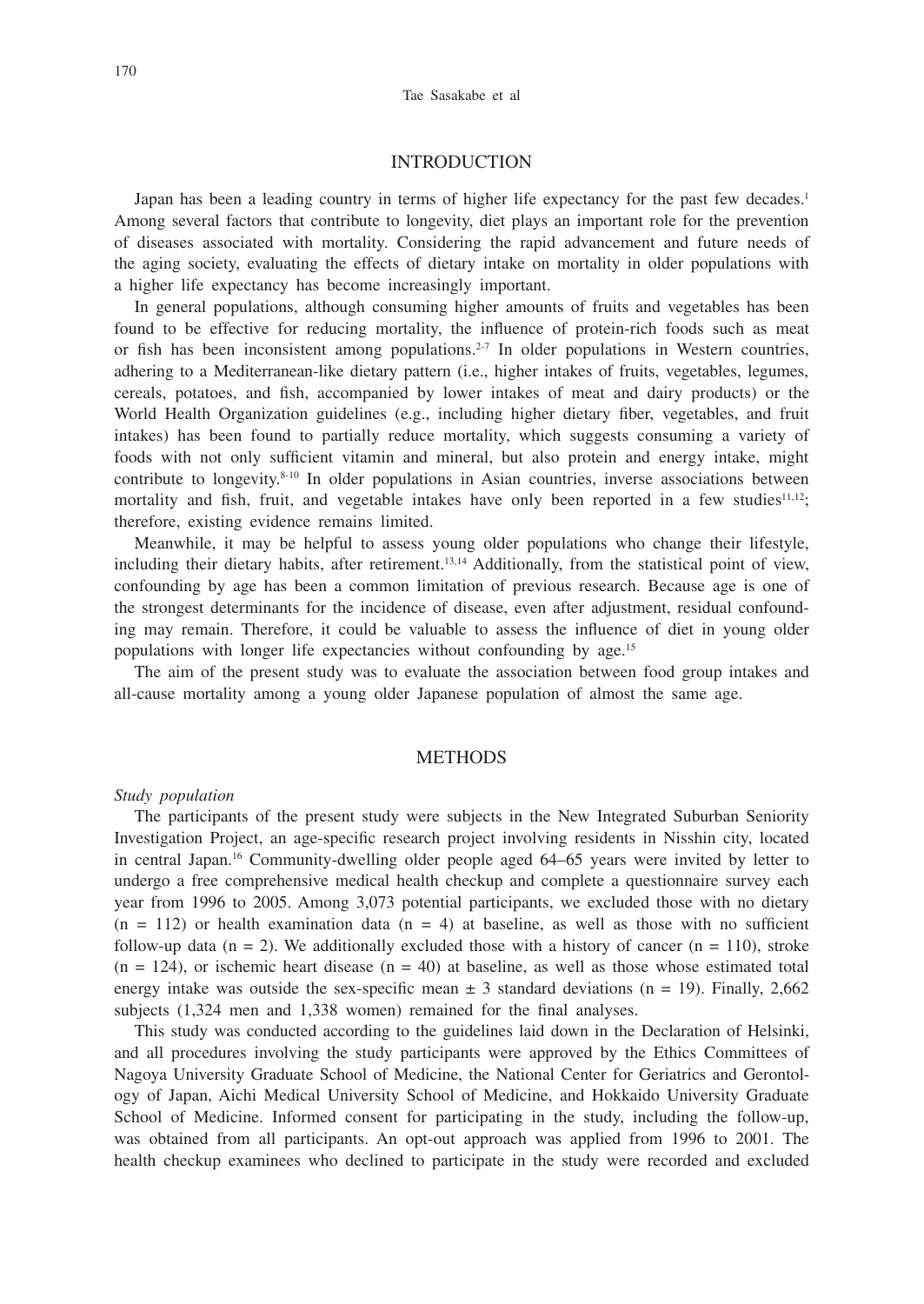from the survey. From 2002 to 2005, written consent was obtained using an opt-in approach.

#### *Lifestyle measurements*

Lifestyle information was obtained using a self-administered questionnaire. Height and weight measurements were included in the health checkups. Body mass index was calculated using the following formula: body weight (kg) / (height [m])<sup>2</sup>. Blood chemistry was performed after overnight fasting.

A food frequency questionnaire (FFQ) including 97 modern Japanese foods and dishes was used to evaluate the intakes of 17 food groups (rice, bread, noodles, sugars and sweeteners, confectionaries, fats and oils, nuts and seeds, pulses, fish and shellfish, meats, eggs, milk and dairy products, vegetables, green-yellow vegetables, other vegetables, fruits, and mushrooms), energy, saturated fatty acid, polyunsaturated fatty acid, and dietary fiber at baseline. The consumption of each food group was estimated based on the frequency of food items using an incremental scale (< once/month, once/month, 2–3 times/month, once/week, 2–4 times/week, 5–6 times/week, once/ day,  $2-3$  times/day,  $\geq 4$  times/day). Portion sizes were fixed for all foods except rice. The FFO has been validated for food group and nutrient intakes.<sup>17,18</sup> The de-attenuated Pearson correlation coefficients adjusted for energy intake and age between the daily consumption of food groups based on the FFQs and that from dietary records for rice, bread, noodles, sugars and sweeteners, confectionaries, fats and oils, nuts and seeds, pulses, fish and shellfish, meats, eggs, milk and dairy products, vegetables, green-yellow vegetables, other vegetables, fruits, and mushrooms were 0.54, 0.71, 0.59, 0.13, 0.34, 0.49, 0.47, 0.54, 0.16, 0.36, 0.49, 0.75, 0.31, 0.39, 0.12, 0.67 and 0.28, respectively, for men, and 0.65, 0.35, 0.11, 0.27, 0.37, 0.57, 0.22, 0.66, 0.33, 0.61, 0.42, 0.69, 0.52, 0.57, 0.42, 0.66 and 0.48, respectively, for women.

#### *Follow-up and primary end point*

The primary end point was death from any cause during the follow-up period (1996–2015). We used the city's resident register to identify participant deaths.

### *Statistical analysis*

All analyses were performed separately in men and women. The participants' baseline characteristics were compared between survivors and those who had died. Categorical and continuous data were statistically analyzed using the chi-squared test and Student's *t*-test, respectively.

Food group intakes were included in the analysis as consumption per 1,000 kcal. Cox regression models were used to assess the associations between food group intake quartiles at baseline and mortality during follow-up. Those who moved out of Nisshin city during the follow-up period were treated as censored cases.

Hazard ratios (HRs) and 95% confidence intervals (CIs) were estimated using the lowest consumption group as a reference. In the Cox regression analysis, adjustments were made for total energy intake (continuous variable). Survey year (1996–1999, 2000–2002, 2003–2005), body mass index (< 18.5, 18.5–24.9,  $\geq$  25.0 kg/m<sup>2</sup>), smoking status (current/former and never), drinking status (current/almost none), walking time  $\left($  < 30, 30–59, 60–119,  $\geq$  120 min/day), sleeping time  $\left($  < 7.0, 7.0–7.9, ≥ 8.0 h/day), education level (high school graduate or above, yes/no), employment status (employment, yes/no), use of vitamin supplements (yes/no), hypertension (systolic blood pressure ≥ 140 mmHg, diastolic blood pressure ≥ 90 mmHg, and/or antihypertensive drug use, yes/no), and diabetes mellitus (fasting blood glucose  $\geq 126$  mg/dL, glycated hemoglobin levels  $\geq 6.5\%$ , and/or antidiabetic drug use, yes/no) were additionally adjusted as covariates. We considered the survey year because it took 10 years to recruit all the participants. *P* for trend was estimated using the median of each quartile for food group intake in the Cox regression model. Further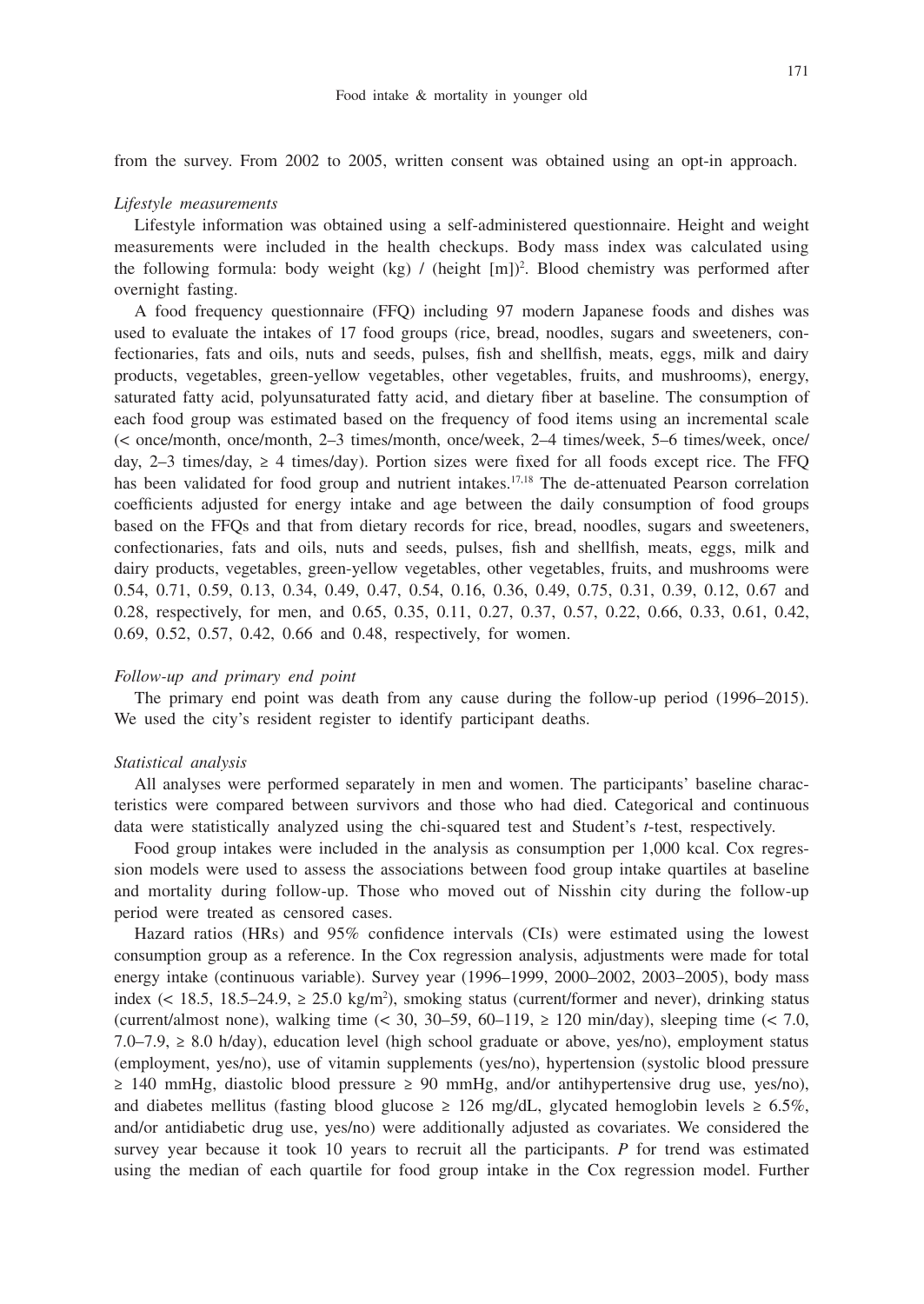Tae Sasakabe et al

adjustments were made for saturated fatty acid and polyunsaturated fatty acid intakes because they may partially affect mortality (data not shown).19 For sensitivity analyses, we repeated the analysis after excluding the participants who had died within 3 years from baseline.

All statistical tests were two-sided, and  $P < 0.05$  was considered statistically significant. All statistical analyses were conducted using STATA software (ver. 15; Stata Corp., College Station, TX, USA).

#### RESULTS

During follow-up (mean: 13.2 years), 339 participants (233 men and 106 women) died and 225 (109 men and 116 women) moved out of Nisshin city.

The participants' background characteristics according to survival status are shown in Table 1. Body mass index was significantly different between the surviving and deceased men. Educational attainment was significantly higher, and the proportion of current smokers, prevalence of diabetes, and energy intake were significantly lower in surviving than in deceased men  $(P < 0.05$  for all). Sleeping time was significantly shorter in surviving than in deceased women.

The associations observed between food group intakes and all-cause mortality in men and women are summarized in Tables 2 and 3, respectively. In men, a significant positive association was found between all-cause mortality and the intake of sugars and sweeteners after multivariable adjustment ( $P$  for trend = 0.038); however, the HR for each intake quartile was not significant. Meanwhile, in women, inverse associations were found between all-cause mortality and the intakes of milk and dairy products and vegetables. The HRs across intake quartiles after multivariable adjustment were 1, 0.70 (95% CI: 0.42–1.17), 0.66 (0.40–1.10), and 0.40 (0.22–0.75) (*P* for trend =  $0.003$ ) for milk and dairy products, and 1, 0.77 (0.46–1.28), 0.83 (0.50–1.38), and 0.42 (0.23–0.78) (*P* for trend = 0.008) for vegetables. These associations remained after additional adjustments for saturated fatty acid and polyunsaturated fatty acid intakes. Although an inverse association with green-yellow vegetable intake was observed in women  $(P \text{ for trend} = 0.029)$ , none of the HRs across intake quartiles were significant. Although the highest quartile of other vegetable intake was significantly associated with reduced mortality, the *P* for trend was not significant ( $P$  for trend  $= 0.052$ ). However, the intakes of both green-yellow and other vegetables were significantly associated with reduced all-cause mortality after additional adjustments for saturated fatty acid and polyunsaturated fatty acid intakes. The HRs across intake quartiles were 1, 1.04 (95% CI: 0.63–1.71), 0.82 (0.48–1.43), and 0.50 (0.27–0.92) (*P* for trend = 0.014) for green-yellow vegetables, and 1, 1.02 (0.60–1.73), 1.19 (0.70–2.04), and 0.44 (0.23–0.83) (*P* for trend = 0.015) for other vegetables. Furthermore, after excluding the participants who had died within 3 years from baseline, the strong associations with milk and dairy products and vegetable intakes in women remained. Inverse associations were also found between all-cause mortality and mushroom intake. The HRs across intake quartiles after multivariable adjustment were 1, 0.94 (95% CI: 0.57–1.55), 0.75 (0.44–1.27), and 0.48 (0.26–0.90) (*P* for trend = 0.015). However, after excluding the participants who had died within 3 years from baseline, the association with mushroom intake in women was partially attenuated.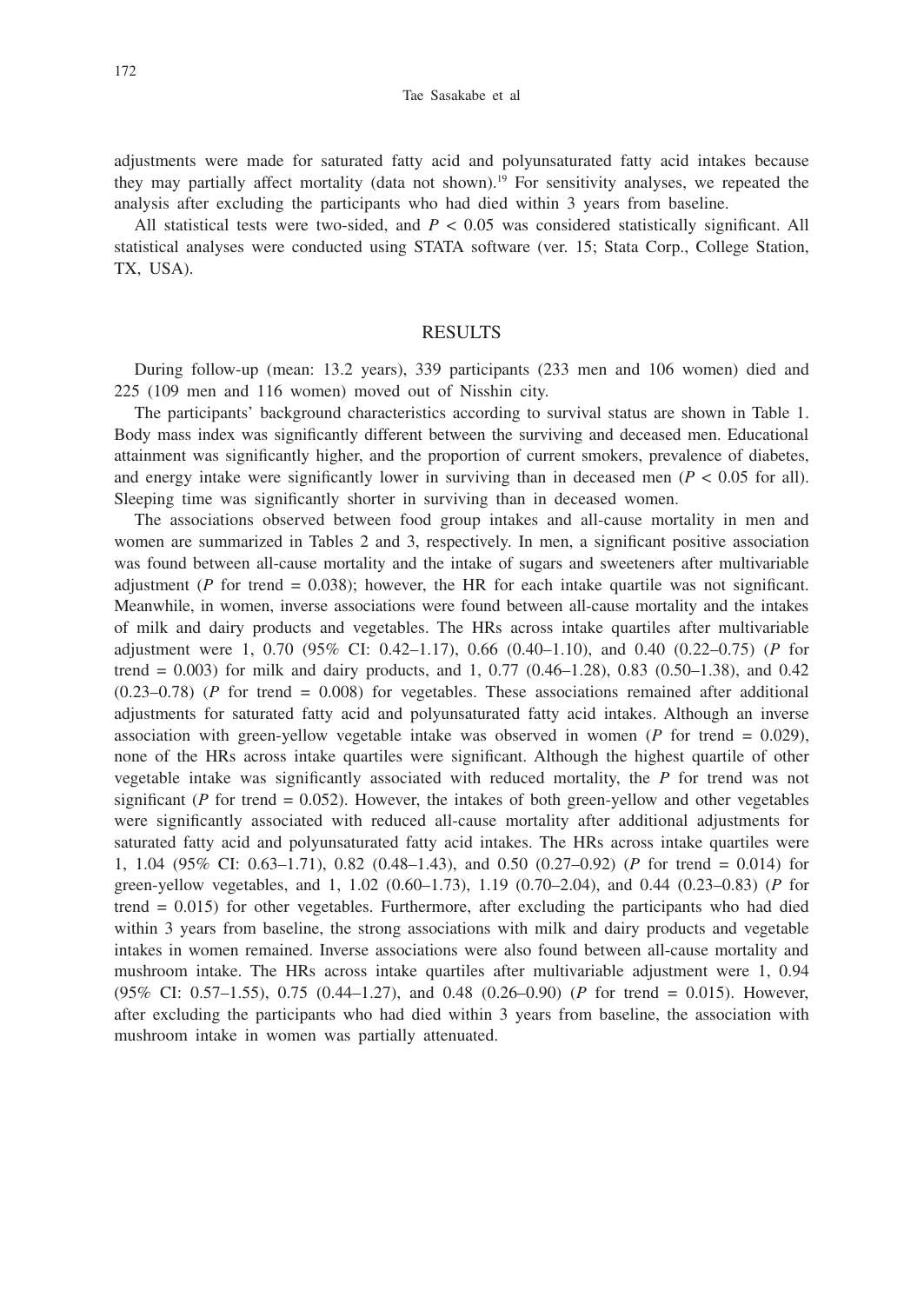|                                           | Men $(n = 1,324)$         |           |                     |           |                   |                           | Women $(n = 1,338)$ |                 |           |                   |  |  |
|-------------------------------------------|---------------------------|-----------|---------------------|-----------|-------------------|---------------------------|---------------------|-----------------|-----------|-------------------|--|--|
|                                           |                           |           |                     |           |                   |                           |                     |                 | Died      |                   |  |  |
|                                           | Survived<br>$(n = 1,091)$ |           | Died<br>$(n = 233)$ |           |                   | Survived<br>$(n = 1,232)$ |                     | $(n = 106)$     |           |                   |  |  |
|                                           | Mean<br>or %              | <b>SD</b> | Mean<br>or $\%$     | <b>SD</b> | $P^*$             | Mean<br>or $\%$           | <b>SD</b>           | Mean<br>or $\%$ | <b>SD</b> | $P^*$             |  |  |
| Year of participation                     |                           |           |                     |           |                   |                           |                     |                 |           |                   |  |  |
| 1996-1999                                 | 30.8                      |           | 47.6                |           | < 0.001           | 36.9                      |                     | 53.8            |           | < 0.001           |  |  |
| 2000-2002                                 | 34.2                      |           | 40.3                |           |                   | 30.8                      |                     | 30.2            |           |                   |  |  |
| 2003-2005                                 | 35.0                      |           | 12.0                |           |                   | 32.3                      |                     | 16.0            |           |                   |  |  |
| Body mass index $(kg/m2)$                 |                           |           |                     |           |                   |                           |                     |                 |           |                   |  |  |
| < 18.5                                    | 3.6                       |           | 8.2                 |           | 0.008             | 5.0                       |                     | 5.7             |           | 0.787             |  |  |
| $18.5 - 24.9$                             | 72.1                      |           | 68.2                |           |                   | 75.5                      |                     | 77.4            |           |                   |  |  |
| >25.0                                     | 24.3                      |           | 23.6                |           |                   | 19.6                      |                     | 17.0            |           |                   |  |  |
| Current drinker                           | 69.3                      |           | 72.1                |           | 0.397             | 18.9                      |                     | 23.6            |           | 0.242             |  |  |
| Current smoker                            | 29.2                      |           | 48.9                |           | < 0.001           | 3.4                       |                     | 5.7             |           | 0.232             |  |  |
| Diabetes mellitus <sup>#</sup>            | 11.5                      |           | 19.7                |           | 0.001             | 6.4                       |                     | 10.4            |           | 0.118             |  |  |
| Hypertension <sup>§</sup>                 | 49.6                      |           | 54.1                |           | 0.213             | 38.6                      |                     | 44.3            |           | 0.248             |  |  |
| Sleeping time (h/day)                     |                           |           |                     |           |                   |                           |                     |                 |           |                   |  |  |
| 27.0                                      | 33.9                      |           | 28.3                |           | 0.191             | 44.5                      |                     | 36.8            |           | 0.037             |  |  |
| $7.0 - 7.9$                               | 38.1                      |           | 39.1                |           |                   | 38.0                      |                     | 35.9            |           |                   |  |  |
| $\geq 8.0$                                | 28.0                      |           | 32.6                |           |                   | 17.5                      |                     | 27.4            |           |                   |  |  |
| Walking time (min/day)                    |                           |           |                     |           |                   |                           |                     |                 |           |                   |  |  |
| $<$ 30                                    | 16.5                      |           | 22.8                |           | 0.079             | 8.3                       |                     | 5.7             |           | 0.685             |  |  |
| $30 - 59$                                 | 34.0                      |           | 35.2                |           |                   | 24.4                      |                     | 27.4            |           |                   |  |  |
| $60 - 119$                                | 25.9                      |           | 23.2                |           |                   | 28.8                      |                     | 26.4            |           |                   |  |  |
| $\geq$ 120                                | 23.7                      |           | 18.9                |           |                   | 38.6                      |                     | 40.6            |           |                   |  |  |
| Education (high school graduate or above) | 73.3                      |           | 61.8                |           | < 0.001           | 65.7                      |                     | 56.6            |           | 0.061             |  |  |
| Employment status (employee)              | 47.9                      |           | 43.8                |           | 0.248             | 18.0                      |                     | 14.2            |           | 0.317             |  |  |
| Vitamin supplement use                    | 12.8                      |           | 11.6                |           | 0.604             | 20.7                      |                     | 21.7            |           | 0.808             |  |  |
| Daily dietary intake                      |                           |           |                     |           |                   |                           |                     |                 |           |                   |  |  |
| Energy (kcal)                             | 1,891                     | 574       | 1,988               | 698       | $0.024^{\dagger}$ | 1,921                     | 612                 | 1,935           | 636       | $0.824^{+}$       |  |  |
| Saturated fatty acid (g)                  | 13.6                      | 6.0       | 14.4                | 7.1       | $0.067^{\dagger}$ | 16.2                      | 6.9                 | 16.4            | 7.7       | $0.752^{\dagger}$ |  |  |
| Polyunsaturated fatty acid (g)            | 12.9                      | 5.4       | 13.6                | 6.5       | $0.099^{\dagger}$ | 14.7                      | 6.1                 | 15.5            | 7.0       | $0.177^{+}$       |  |  |

**Table 1** Background characteristics of the participants at baseline by survival status

\* Chi-squared test. † Student's *t*-test.

‡ Diabetes mellitus was defined as the use of antidiabetic medicine, fasting blood glucose ≥ 126 mg/dL, or glycated hemoglobin levels (National Glycohemoglobin Standardization Program) ≥ 6.5%.<br>§ Hypertension was defined as the use of antihypertensive drugs, systolic blood pressure ≥ 140 mmHg, or diastolic blood

pressure ≥ 90 mmHg.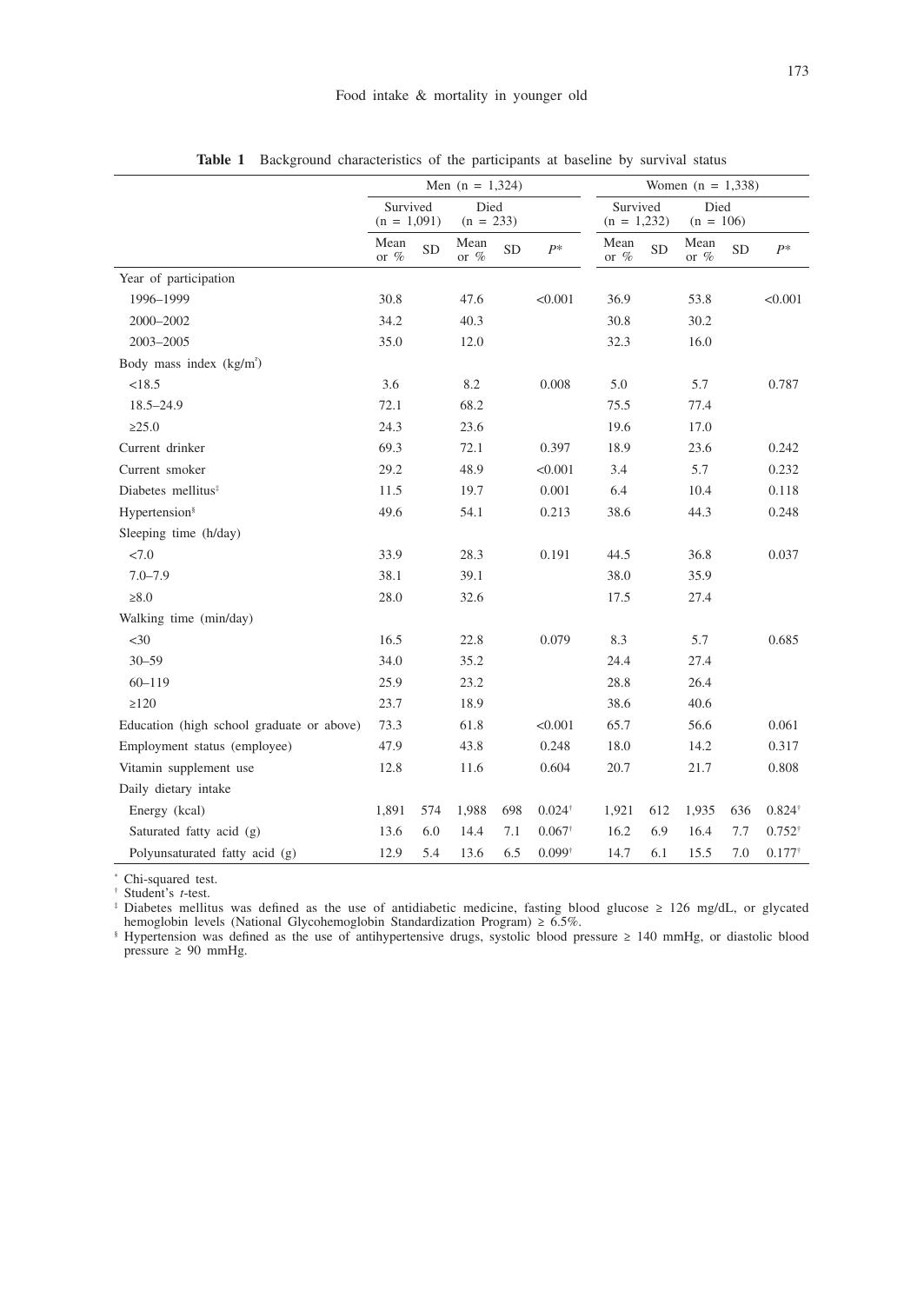**Table 2** Hazard ratios for all-cause mortality according to food group intake quartiles (/1,000 kcal) among men (n = 1,324)

|                                                          | Intake quartiles |      |                 |      |                 |      |                 |                  |
|----------------------------------------------------------|------------------|------|-----------------|------|-----------------|------|-----------------|------------------|
|                                                          | Q1               |      | Q <sub>2</sub>  |      | Q <sub>3</sub>  |      | Q4              | $P$ for<br>trend |
| Rice $(g/1,000 \text{ kcal})^*$                          | 128              | 190  |                 | 252  |                 | 346  |                 |                  |
| Deaths/total number                                      | 54/277           |      | 60/271          |      | 49/282          |      | 70/261          |                  |
| Energy-adjusted HR (95% CI)                              | 1 (reference)    | 1.02 | $(0.71 - 1.48)$ | 0.81 | $(0.55 - 1.19)$ | 1.17 | $(0.82 - 1.67)$ | 0.484            |
| Multivariable-adjusted HR (95% CI) <sup>†</sup>          | 1 (reference)    | 1.01 | $(0.70 - 1.47)$ | 0.71 | $(0.48 - 1.06)$ | 1.01 | $(0.70 - 1.46)$ | 0.827            |
| Multivariable-adjusted HR (95% CI) <sup>‡</sup>          | 1 (reference)    | 1.11 | $(0.75 - 1.64)$ | 0.75 | $(0.50 - 1.15)$ | 1.02 | $(0.69 - 1.51)$ | 0.765            |
| Bread $(g/1,000 \text{ kcal})^*$                         | 0.0              |      | 3.0             |      | 14.4            |      | 26.4            |                  |
| Deaths/total number                                      | 74/257           |      | 51/280          |      | 57/274          |      | 51/280          |                  |
| Energy-adjusted HR (95% CI)                              | 1 (reference)    | 0.73 | $(0.51 - 1.05)$ | 0.77 | $(0.55 - 1.10)$ | 0.79 | $(0.55 - 1.14)$ | 0.365            |
| Multivariable-adjusted HR (95% CI) <sup>†</sup>          | 1 (reference)    | 0.93 | $(0.65 - 1.35)$ | 0.93 | $(0.65 - 1.34)$ | 0.96 | $(0.65 - 1.40)$ | 0.859            |
| Multivariable-adjusted HR (95% CI) <sup>‡</sup>          | 1 (reference)    | 0.98 | $(0.67 - 1.44)$ | 1.03 | $(0.70 - 1.50)$ | 0.92 | $(0.62 - 1.37)$ | 0.747            |
| Noodles (g/1,000 kcal)*                                  | 14.3             |      | 31.1            |      | 58.5            |      | 101.0           |                  |
| Deaths/total number                                      | 52/279           |      | 61/270          |      | 66/265          |      | 54/277          |                  |
| Energy-adjusted HR (95% CI)                              | 1 (reference)    | 1.20 | $(0.83 - 1.73)$ | 1.20 | $(0.83 - 1.74)$ | 0.97 | $(0.66 - 1.42)$ | 0.651            |
| Multivariable-adjusted HR (95% CI) <sup>†</sup>          | 1 (reference)    | 1.24 | $(0.85 - 1.81)$ | 1.20 | $(0.83 - 1.75)$ | 0.95 | $(0.64 - 1.39)$ | 0.489            |
| Multivariable-adjusted HR (95% CI) <sup>‡</sup>          | 1 (reference)    | 1.23 | $(0.83 - 1.81)$ | 1.22 | $(0.83 - 1.81)$ | 0.92 | $(0.61 - 1.38)$ | 0.445            |
| Sugars and sweeteners $(g/1,000 \text{ kcal})^*$         | 1.0              |      | 1.5             |      | 2.1             |      | 3.3             |                  |
| Deaths/total number                                      | 52/279           |      | 50/281          |      | 66/265          |      | 65/266          |                  |
| Energy-adjusted HR (95% CI)                              | 1 (reference)    | 0.92 | $(0.62 - 1.36)$ | 1.25 | $(0.87 - 1.80)$ | 1.28 | $(0.89 - 1.84)$ | 0.079            |
| Multivariable-adjusted HR (95% CI) <sup>†</sup>          | 1 (reference)    | 0.97 | $(0.66 - 1.45)$ | 1.35 | $(0.93 - 1.95)$ | 1.38 | $(0.95 - 2.00)$ | 0.038            |
| Multivariable-adjusted HR (95% CI) <sup>‡</sup>          | 1 (reference)    | 1.01 | $(0.66 - 1.53)$ | 1.46 | $(0.99 - 2.14)$ | 1.36 | $(0.91 - 2.03)$ | 0.063            |
| Confectioneries (g/1,000 kcal)*                          | 0.8              |      | 3.1             |      | 5.7             |      | 13.6            |                  |
| Deaths/total number                                      | 73/258           |      | 52/279          |      | 53/278          |      | 55/276          |                  |
| Energy-adjusted HR (95% CI)                              | 1 (reference)    | 0.69 | $(0.48 - 0.98)$ | 0.69 | $(0.49 - 0.99)$ | 0.71 | $(0.50 - 1.01)$ | 0.178            |
| Multivariable-adjusted HR (95% CI) <sup>†</sup>          | 1 (reference)    | 0.73 | $(0.51 - 1.04)$ | 0.86 | $(0.59 - 1.24)$ | 0.88 | $(0.61 - 1.27)$ | 0.857            |
| Multivariable-adjusted HR (95% CI) <sup>‡</sup>          | 1 (reference)    | 0.67 | $(0.46 - 0.98)$ | 0.84 | $(0.58 - 1.24)$ | 0.83 | $(0.56 - 1.22)$ | 0.682            |
| Fats and oils $(g/1,000 \text{ kcal})^*$                 | 2.5              |      | 4.3             |      | 6.2             |      | 8.8             |                  |
| Deaths/total number                                      | 53/278           |      | 58/273          |      | 61/270          |      | 61/270          |                  |
| Energy-adjusted HR (95% CI)                              | 1 (reference)    | 1.11 | $(0.76 - 1.61)$ | 1.13 | $(0.78 - 1.64)$ | 1.18 | $(0.81 - 1.70)$ | 0.406            |
| Multivariable-adjusted HR (95% CI) <sup>†</sup>          | 1 (reference)    | 1.10 | $(0.76 - 1.61)$ | 1.15 | $(0.79 - 1.69)$ | 1.21 | $(0.83 - 1.77)$ | 0.321            |
| Multivariable-adjusted HR $(95\% \text{ CI})^{\ddagger}$ | 1 (reference)    | 1.21 | $(0.81 - 1.80)$ | 1.30 | $(0.87 - 1.94)$ | 1.28 | $(0.86 - 1.92)$ | 0.237            |
| Nuts and seeds $(g/1,000 \text{ kcal})^*$                | 0.1              |      | 0.5             |      | 0.9             |      | 2.9             |                  |
| Deaths/total number                                      | 70/261           |      | 53/278          |      | 60/271          |      | 50/281          |                  |
| Energy-adjusted HR (95% CI)                              | 1 (reference)    | 0.68 | $(0.48 - 0.98)$ | 0.83 | $(0.59 - 1.18)$ | 0.63 | $(0.44 - 0.91)$ | 0.054            |
| Multivariable-adjusted HR (95% CI) <sup>†</sup>          | 1 (reference)    | 0.63 | $(0.44 - 0.91)$ | 0.94 | $(0.67 - 1.34)$ | 0.70 | $(0.48 - 1.01)$ | 0.230            |
| Multivariable-adjusted HR (95% CI) <sup>‡</sup>          | 1 (reference)    | 0.62 | $(0.42 - 0.91)$ | 0.95 | $(0.66 - 1.37)$ | 0.70 | $(0.47 - 1.03)$ | 0.272            |
| Pulses $(g/1,000 \text{ kcal})^*$                        | 17.8             |      | 28.8            |      | 40.2            |      | 60.3            |                  |
| Deaths/total number                                      | 67/264           |      | 56/275          |      | 48/283          |      | 62/269          |                  |
| Energy-adjusted HR (95% CI)                              | 1 (reference)    | 0.80 | $(0.56 - 1.15)$ | 0.73 | $(0.50 - 1.06)$ | 0.94 | $(0.66 - 1.32)$ | 0.812            |
| Multivariable-adjusted HR (95% CI) <sup>†</sup>          | 1 (reference)    | 0.73 | $(0.51 - 1.05)$ | 0.73 | $(0.50-1.05)$   | 0.93 | $(0.65 - 1.32)$ | 0.898            |
| Multivariable-adjusted HR (95% CI) <sup>‡</sup>          | 1 (reference)    | 0.73 | $(0.50 - 1.06)$ | 0.78 | $(0.53 - 1.15)$ | 0.95 | $(0.66 - 1.38)$ | 0.915            |
| Fish and shellfish $(g/1,000 \text{ kcal})^*$            | 16.7             |      | 26.4            |      | 37.8            |      | 61.4            |                  |
| Deaths/total number                                      | 56/275           |      | 46/285          |      | 61/270          |      | 70/261          |                  |
| Energy-adjusted HR (95% CI)                              | 1 (reference)    | 0.83 | $(0.56 - 1.22)$ | 1.06 | $(0.74 - 1.53)$ | 1.21 | $(0.85 - 1.73)$ | 0.113            |
| Multivariable-adjusted HR (95% CI) <sup>†</sup>          | 1 (reference)    | 0.78 | $(0.53 - 1.16)$ | 1.01 | $(0.70 - 1.46)$ | 1.13 | $(0.79 - 1.62)$ | 0.191            |
| Multivariable-adjusted HR (95% CI) <sup>‡</sup>          | 1 (reference)    | 0.79 | $(0.52 - 1.20)$ | 1.12 | $(0.76 - 1.64)$ | 1.14 | $(0.78 - 1.67)$ | 0.216            |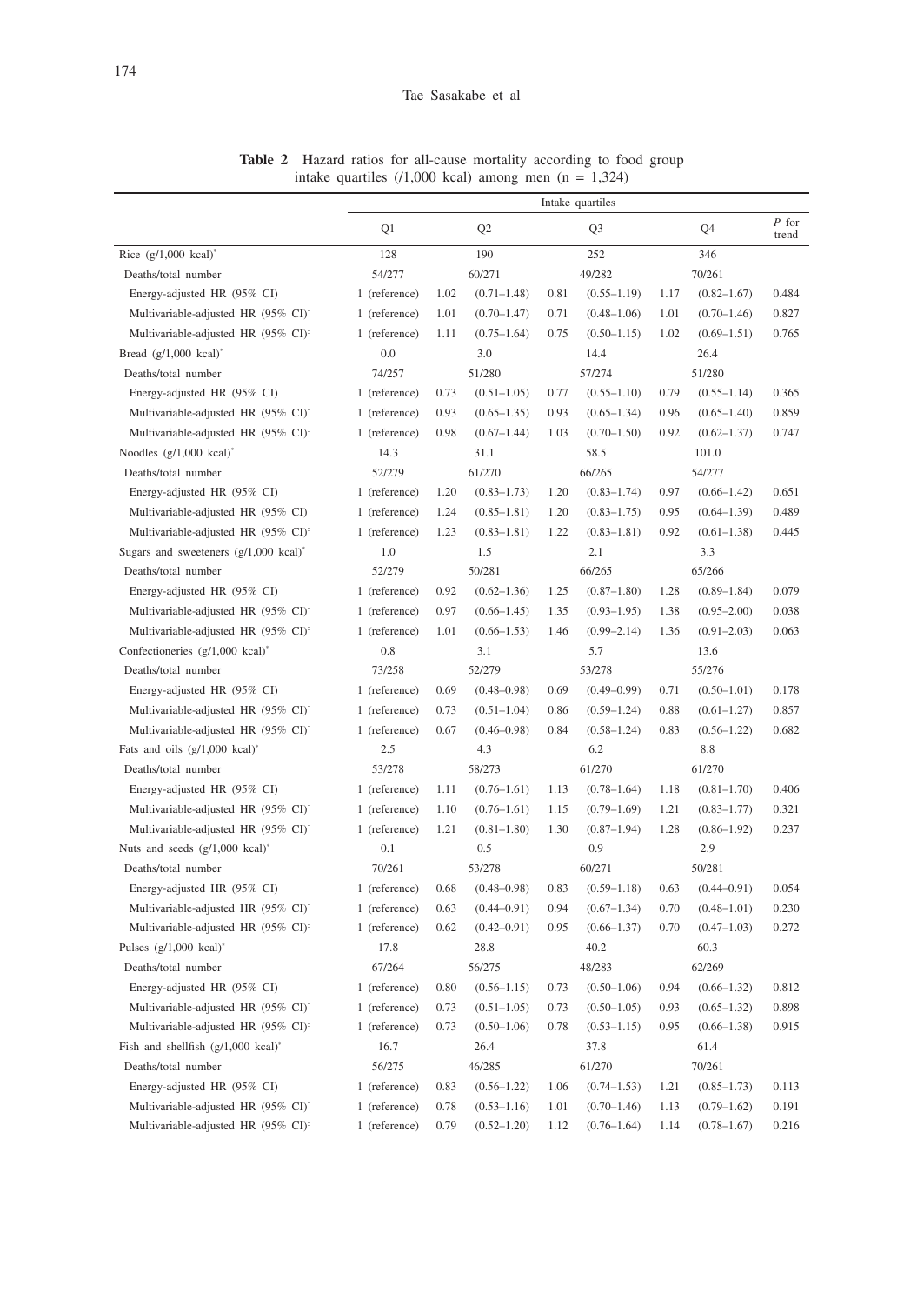| Meats $(g/1,000 \text{ kcal})^*$                   | 10.4          | 18.9 |                 | 26.2 |                 | 38.1 |                 |       |
|----------------------------------------------------|---------------|------|-----------------|------|-----------------|------|-----------------|-------|
| Deaths/total number                                | 52/279        |      | 53/278          |      | 61/270          |      | 67/264          |       |
| Energy-adjusted HR (95% CI)                        | 1 (reference) | 0.97 | $(0.66 - 1.42)$ | 1.16 | $(0.80 - 1.68)$ | 1.22 | $(0.84 - 1.76)$ | 0.196 |
| Multivariable-adjusted HR (95% CI) <sup>†</sup>    | 1 (reference) | 0.98 | $(0.67 - 1.44)$ | 1.13 | $(0.77 - 1.64)$ | 1.09 | $(0.75 - 1.59)$ | 0.539 |
| Multivariable-adjusted HR (95% CI) <sup>‡</sup>    | 1 (reference) | 0.95 | $(0.63 - 1.43)$ | 1.10 | $(0.74 - 1.63)$ | 1.12 | $(0.76 - 1.66)$ | 0.438 |
| Eggs $(g/1,000 \text{ kcal})$ <sup>*</sup>         | 3.6           |      | 10.2            |      | 19.2            |      | 32.7            |       |
| Deaths/total number                                | 55/276        |      | 59/272          |      | 66/265          |      | 53/278          |       |
| Energy-adjusted HR (95% CI)                        | 1 (reference) | 0.96 | $(0.66 - 1.39)$ | 1.07 | $(0.74 - 1.55)$ | 0.89 | $(0.61 - 1.30)$ | 0.634 |
| Multivariable-adjusted HR (95% CI) <sup>†</sup>    | 1 (reference) | 0.94 | $(0.65 - 1.37)$ | 1.10 | $(0.76 - 1.61)$ | 0.92 | $(0.63 - 1.34)$ | 0.820 |
| Multivariable-adjusted HR (95% CI) <sup>‡</sup>    | 1 (reference) | 1.02 | $(0.69 - 1.51)$ | 1.21 | $(0.81 - 1.79)$ | 0.90 | $(0.60 - 1.35)$ | 0.689 |
| Milk and dairy products $(g/1,000 \text{ kcal})^*$ | 5.6           |      | 48.2            |      | 98.7            |      | 160.9           |       |
| Deaths/total number                                | 71/260        |      | 49/282          |      | 59/272          |      | 54/277          |       |
| Energy-adjusted HR (95% CI)                        | 1 (reference) | 0.65 | $(0.45 - 0.94)$ | 0.78 | $(0.55 - 1.10)$ | 0.77 | $(0.54 - 1.10)$ | 0.296 |
| Multivariable-adjusted HR (95% CI) <sup>†</sup>    | 1 (reference) | 0.73 | $(0.50 - 1.06)$ | 0.85 | $(0.60 - 1.22)$ | 0.98 | $(0.67 - 1.42)$ | 0.906 |
| Multivariable-adjusted HR (95% CI) <sup>‡</sup>    | 1 (reference) | 0.78 | $(0.53 - 1.15)$ | 0.89 | $(0.61 - 1.29)$ | 1.04 | $(0.70 - 1.53)$ | 0.713 |
| Vegetables (g/1,000 kcal)*                         | 52.5          |      | 85.7            |      | 119.6           |      | 177.9           |       |
| Deaths/total number                                | 53/278        |      | 61/270          |      | 59/272          |      | 60/271          |       |
| Energy-adjusted HR (95% CI)                        | 1 (reference) | 1.12 | $(0.77 - 1.62)$ | 1.05 | $(0.72 - 1.52)$ | 1.19 | $(0.82 - 1.72)$ | 0.426 |
| Multivariable-adjusted HR (95% CI) <sup>†</sup>    | 1 (reference) | 1.27 | $(0.88 - 1.85)$ | 1.08 | $(0.74 - 1.58)$ | 1.34 | $(0.92 - 1.95)$ | 0.221 |
| Multivariable-adjusted HR (95% CI) <sup>‡</sup>    | 1 (reference) | 1.24 | $(0.84 - 1.83)$ | 1.10 | $(0.74 - 1.63)$ | 1.29 | $(0.87 - 1.91)$ | 0.307 |
| Green-yellow vegetables $(g/1,000 \text{ kcal})^*$ | 15.1          |      | 31.2            |      | 50.9            |      | 103.1           |       |
| Deaths/total number                                | 61/270        |      | 55/276          |      | 59/272          |      | 58/273          |       |
| Energy-adjusted HR (95% CI)                        | 1 (reference) | 0.86 | $(0.60 - 1.25)$ | 0.98 | $(0.68 - 1.40)$ | 0.99 | $(0.69 - 1.42)$ | 0.811 |
| Multivariable-adjusted HR (95% CI) <sup>†</sup>    | 1 (reference) | 1.03 | $(0.71 - 1.49)$ | 1.12 | $(0.78 - 1.61)$ | 1.15 | $(0.80 - 1.65)$ | 0.433 |
| Multivariable-adjusted HR (95% CI) <sup>‡</sup>    | 1 (reference) | 0.99 | $(0.67 - 1.47)$ | 1.20 | $(0.82 - 1.75)$ | 1.08 | $(0.74 - 1.60)$ | 0.617 |
| Other vegetables (g/1,000 kcal)*                   |               |      |                 |      |                 |      |                 |       |
|                                                    | 31.1          |      | 46.6            |      | 62.4            |      | 90.1            |       |
| Deaths/total number                                | 54/277        |      | 58/273          |      | 55/276          |      | 66/265          |       |
| Energy-adjusted HR (95% CI)                        | 1 (reference) | 1.04 | $(0.72 - 1.51)$ | 0.98 | $(0.67 - 1.43)$ | 1.20 | $(0.84 - 1.72)$ | 0.318 |
| Multivariable-adjusted HR (95% CI) <sup>†</sup>    | 1 (reference) | 1.06 | $(0.73 - 1.55)$ | 1.02 | $(0.70 - 1.50)$ | 1.18 | $(0.82 - 1.70)$ | 0.394 |
| Multivariable-adjusted HR (95% CI) <sup>‡</sup>    | 1 (reference) | 1.06 | $(0.71 - 1.57)$ | 0.99 | $(0.66 - 1.48)$ | 1.21 | $(0.83 - 1.77)$ | 0.334 |
| Fruits $(g/1,000 \text{ kcal})^*$                  | 21.0          |      | 56.8            |      | 90.6            |      | 146.6           |       |
| Deaths/total number                                | 66/265        |      | 61/270          |      | 54/277          |      | 52/279          |       |
| Energy-adjusted HR (95% CI)                        | 1 (reference) | 0.89 | $(0.63 - 1.27)$ | 0.81 | $(0.56 - 1.16)$ | 0.83 | $(0.57-1.19)$   | 0.271 |
| Multivariable-adjusted HR (95% CI) <sup>†</sup>    | 1 (reference) | 1.01 | $(0.71 - 1.45)$ | 1.03 | $(0.70 - 1.50)$ | 1.12 | $(0.76 - 1.65)$ | 0.554 |
| Multivariable-adjusted HR (95% CI) <sup>‡</sup>    | 1 (reference) | 0.97 | $(0.66 - 1.41)$ | 1.05 | $(0.71 - 1.56)$ | 1.11 | $(0.74 - 1.66)$ | 0.553 |
| Mushrooms $(g/1,000 \text{ kcal})^*$               | 1.1           |      | 2.3             |      | 5.3             |      | 9.4             |       |
| Deaths/total number                                | 60/271        |      | 61/270          |      | 58/273          |      | 54/277          |       |
| Energy-adjusted HR (95% CI)                        | 1 (reference) | 1.00 | $(0.70 - 1.44)$ | 0.97 | $(0.68 - 1.40)$ | 0.98 | $(0.68 - 1.42)$ | 0.869 |
| Multivariable-adjusted HR (95% CI) <sup>†</sup>    | 1 (reference) | 1.09 | $(0.76 - 1.56)$ | 1.03 | $(0.71 - 1.49)$ | 1.06 | $(0.73 - 1.53)$ | 0.907 |

HR, hazard ratio; CI, confidence interval.<br>
"Median intakes by quartile of consumption for each food group (g/1,000 kcal).<br>
"Adjusted for energy intake, survey year, body mass index, smoking status, drinking status, walki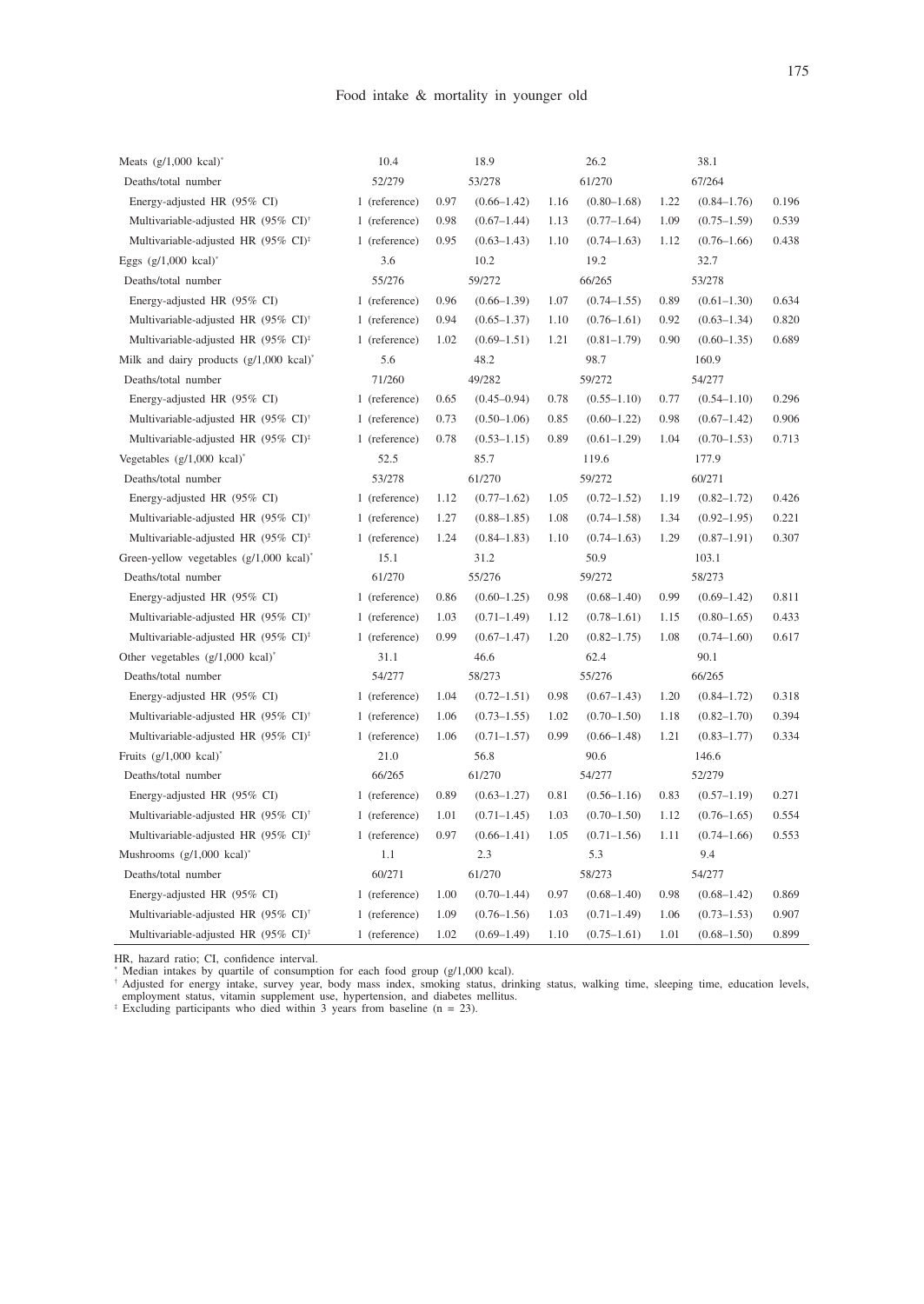**Table 3** Hazard ratios for all-cause mortality according to food group intake quartiles  $(1,000 \text{ kcal})$  among women  $(n = 1,338)$ 

|                                                          | Intake quartiles |      |                 |      |                 |      |                 |                  |
|----------------------------------------------------------|------------------|------|-----------------|------|-----------------|------|-----------------|------------------|
|                                                          | Q1               |      | Q <sub>2</sub>  |      | Q <sub>3</sub>  |      | Q4              | $P$ for<br>trend |
| Rice $(g/1,000 \text{ kcal})^*$                          | 110              |      | 165             | 219  |                 | 301  |                 |                  |
| Deaths/total number                                      | 27/308           |      | 22/312          |      | 25/310          |      | 32/302          |                  |
| Energy-adjusted HR (95% CI)                              | 1 (reference)    | 0.75 | $(0.42 - 1.31)$ | 0.81 | $(0.47 - 1.39)$ | 0.99 | $(0.59 - 1.66)$ | 0.838            |
| Multivariable-adjusted HR (95% CI) <sup>†</sup>          | 1 (reference)    | 0.74 | $(0.42 - 1.31)$ | 0.77 | $(0.44 - 1.33)$ | 0.95 | $(0.56 - 1.62)$ | 0.977            |
| Multivariable-adjusted HR (95% CI) <sup>‡</sup>          | 1 (reference)    | 0.76 | $(0.40 - 1.43)$ | 0.91 | $(0.51 - 1.64)$ | 1.12 | $(0.63 - 2.00)$ | 0.490            |
| Bread $(g/1,000 \text{ kcal})^*$                         | 0.8              |      | 4.5             |      | 17.4            |      | 26.6            |                  |
| Deaths/total number                                      | 25/310           |      | 26/308          |      | 31/304          |      | 24/310          |                  |
| Energy-adjusted HR (95% CI)                              | 1 (reference)    | 1.11 | $(0.64 - 1.92)$ | 1.35 | $(0.79 - 2.29)$ | 1.04 | $(0.59 - 1.84)$ | 0.692            |
| Multivariable-adjusted HR (95% CI) <sup>+</sup>          | 1 (reference)    | 1.17 | $(0.67 - 2.05)$ | 1.42 | $(0.83 - 2.44)$ | 1.06 | $(0.60 - 1.89)$ | 0.650            |
| Multivariable-adjusted HR (95% CI) <sup>‡</sup>          | 1 (reference)    | 1.18 | $(0.65 - 2.14)$ | 1.30 | $(0.73 - 2.33)$ | 1.16 | $(0.63 - 2.13)$ | 0.591            |
| Noodles $(g/1,000 \text{ kcal})^*$                       | 11.3             |      | 25.7            |      | 47.7            |      | 94.1            |                  |
| Deaths/total number                                      | 30/305           |      | 24/310          |      | 24/311          |      | 28/306          |                  |
| Energy-adjusted HR (95% CI)                              | 1 (reference)    | 0.77 | $(0.45 - 1.32)$ | 0.80 | $(0.47 - 1.37)$ | 0.93 | $(0.55 - 1.56)$ | 0.969            |
| Multivariable-adjusted HR (95% CI) <sup>†</sup>          | 1 (reference)    | 0.69 | $(0.40 - 1.19)$ | 0.75 | $(0.44 - 1.30)$ | 0.92 | $(0.55 - 1.55)$ | 0.893            |
| Multivariable-adjusted HR (95% CI) <sup>‡</sup>          | 1 (reference)    | 0.72 | $(0.40 - 1.29)$ | 0.89 | $(0.50 - 1.57)$ | 0.82 | $(0.46 - 1.45)$ | 0.743            |
| Sugars and sweeteners $(g/1,000 \text{ kcal})^*$         | 1.3              |      | 1.9             |      | 2.5             |      | 3.5             |                  |
| Deaths/total number                                      | 24/311           |      | 25/309          |      | 22/313          |      | 35/299          |                  |
| Energy-adjusted HR (95% CI)                              | 1 (reference)    | 1.02 | $(0.58 - 1.80)$ | 0.90 | $(0.50 - 1.60)$ | 1.52 | $(0.90 - 2.55)$ | 0.100            |
| Multivariable-adjusted HR (95% CI) <sup>†</sup>          | 1 (reference)    | 1.05 | $(0.59 - 1.85)$ | 0.98 | $(0.54 - 1.76)$ | 1.60 | $(0.95 - 2.72)$ | 0.064            |
| Multivariable-adjusted HR (95% CI) <sup>‡</sup>          | 1 (reference)    | 0.98 | $(0.53 - 1.80)$ | 0.94 | $(0.50 - 1.77)$ | 1.64 | $(0.94 - 2.87)$ | 0.053            |
| Confectioneries $(g/1,000 \text{ kcal})^*$               | 2.3              |      | 5.6             |      | 11.4            |      | 20.9            |                  |
| Deaths/total number                                      | 31/304           |      | 29/305          |      | 20/315          |      | 26/308          |                  |
| Energy-adjusted HR (95% CI)                              | 1 (reference)    | 1.01 | $(0.61 - 1.68)$ | 0.63 | $(0.36 - 1.11)$ | 0.87 | $(0.52 - 1.47)$ | 0.429            |
| Multivariable-adjusted HR (95% CI) <sup>†</sup>          | 1 (reference)    | 1.06 | $(0.63 - 1.77)$ | 0.68 | $(0.38 - 1.21)$ | 0.98 | $(0.57 - 1.67)$ | 0.720            |
| Multivariable-adjusted HR (95% CI) <sup>‡</sup>          | 1 (reference)    | 1.06 | $(0.62 - 1.83)$ | 0.68 | $(0.37 - 1.26)$ | 0.91 | $(0.51 - 1.62)$ | 0.544            |
| Fats and oils $(g/1,000 \text{ kcal})^*$                 | 2.7              |      | 4.6             |      | 6.4             |      | 8.9             |                  |
| Deaths/total number                                      | 19/316           |      | 22/312          |      | 34/301          |      | 31/303          |                  |
| Energy-adjusted HR (95% CI)                              | 1 (reference)    | 1.10 | $(0.59 - 2.04)$ | 1.75 | $(0.99 - 3.09)$ | 1.58 | $(0.89 - 2.80)$ | 0.059            |
| Multivariable-adjusted HR (95% CI) <sup>†</sup>          | 1 (reference)    | 1.11 | $(0.60 - 2.06)$ | 1.80 | $(1.01 - 3.20)$ | 1.52 | $(0.85 - 2.71)$ | 0.082            |
| Multivariable-adjusted HR $(95\% \text{ CI})^{\ddagger}$ | 1 (reference)    | 1.28 | $(0.65 - 2.52)$ | 2.14 | $(1.14 - 4.02)$ | 1.65 | $(0.87 - 3.13)$ | 0.076            |
| Nuts and seeds $(g/1,000 \text{ kcal})^*$                | 0.2              |      | 0.6             |      | 1.1             |      | 3.2             |                  |
| Deaths/total number                                      | 27/308           |      | 23/311          |      | 27/308          |      | 29/305          |                  |
| Energy-adjusted HR (95% CI)                              | 1 (reference)    | 0.82 | $(0.47 - 1.44)$ | 0.96 | $(0.56 - 1.64)$ | 1.11 | $(0.65 - 1.89)$ | 0.444            |
| Multivariable-adjusted HR (95% CI) <sup>†</sup>          | 1 (reference)    | 0.81 | $(0.46 - 1.42)$ | 1.00 | $(0.58 - 1.72)$ | 1.21 | $(0.71 - 2.08)$ | 0.259            |
| Multivariable-adjusted HR (95% CI) <sup>‡</sup>          | 1 (reference)    | 0.76 | $(0.42 - 1.38)$ | 0.89 | $(0.50 - 1.58)$ | 1.06 | $(0.59 - 1.89)$ | 0.540            |
| Pulses $(g/1,000 \text{ kcal})^*$                        | 22.4             |      | 34.9            | 47.7 |                 |      | 72.4            |                  |
| Deaths/total number                                      | 21/314           |      | 37/297          |      | 21/314          |      | 27/307          |                  |
| Energy-adjusted HR (95% CI)                              | 1 (reference)    | 1.79 | $(1.05 - 3.06)$ | 1.05 | $(0.57 - 1.92)$ | 1.39 | $(0.79 - 2.46)$ | 0.690            |
| Multivariable-adjusted HR (95% CI) <sup>†</sup>          | 1 (reference)    | 1.83 | $(1.07-3.14)$   | 1.07 | $(0.58 - 1.98)$ | 1.37 | $(0.77 - 2.43)$ | 0.750            |
| Multivariable-adjusted HR (95% CI) <sup>‡</sup>          | 1 (reference)    | 1.64 | $(0.93 - 2.88)$ | 0.82 | $(0.42 - 1.59)$ | 1.43 | $(0.80 - 2.59)$ | 0.569            |
| Fish and shellfish $(g/1,000 \text{ kcal})^*$            | 21.0             |      | 32.7            |      | 45.6            |      | 69.4            |                  |
| Deaths/total number                                      | 30/305           |      | 22/312          |      | 33/302          |      | 21/313          |                  |
| Energy-adjusted HR (95% CI)                              | 1 (reference)    | 0.70 | $(0.40 - 1.21)$ | 1.07 | $(0.65 - 1.78)$ | 0.69 | $(0.39 - 1.22)$ | 0.394            |
| Multivariable-adjusted HR (95% CI) <sup>†</sup>          | 1 (reference)    | 0.69 | $(0.39 - 1.21)$ | 1.06 | $(0.63 - 1.76)$ | 0.66 | $(0.37 - 1.17)$ | 0.313            |
| Multivariable-adjusted HR (95% CI) <sup>‡</sup>          | 1 (reference)    | 0.67 | $(0.36 - 1.23)$ | 1.17 | $(0.68 - 2.02)$ | 0.70 | $(0.38 - 1.30)$ | 0.525            |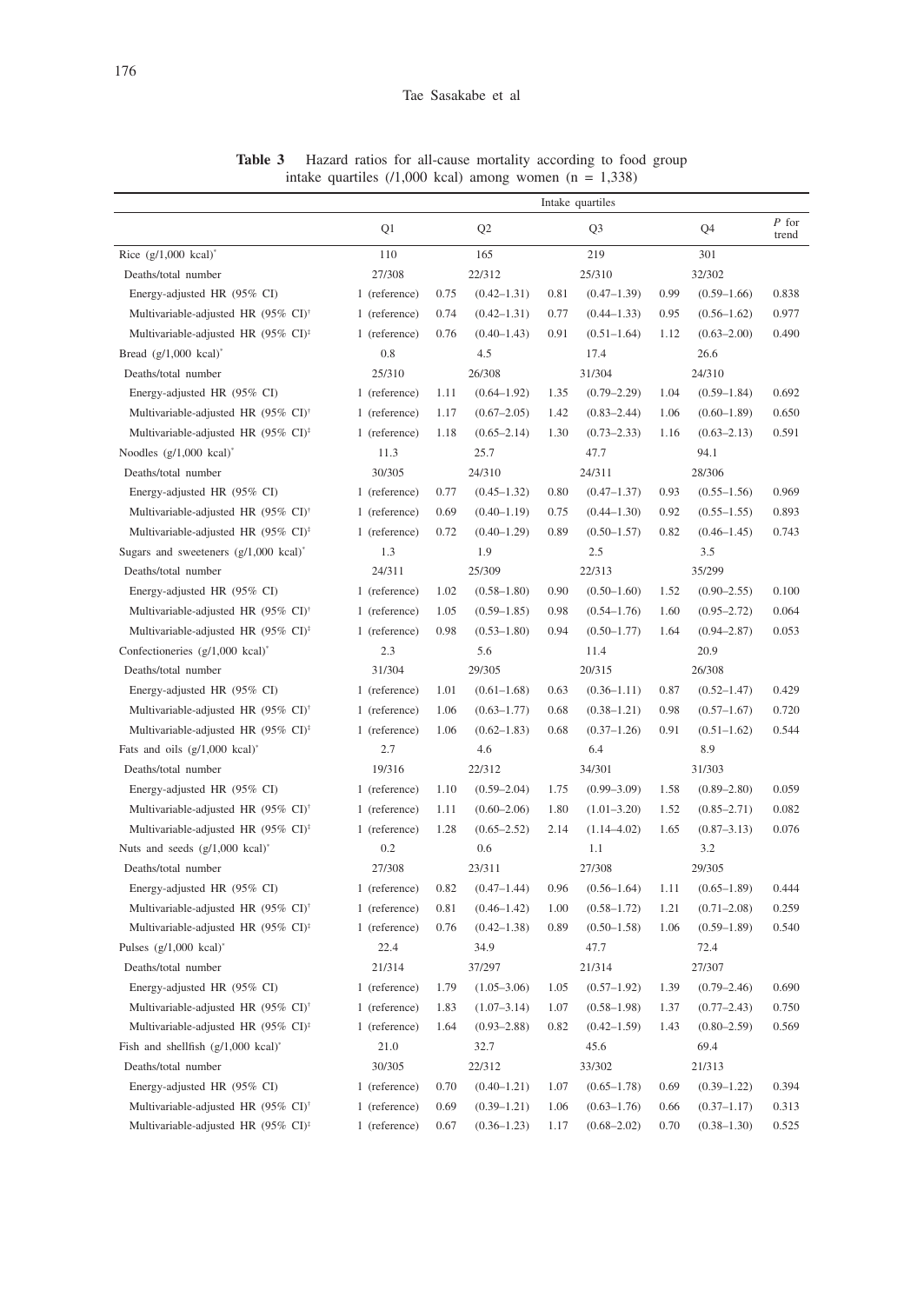| Meats $(g/1,000 \text{ kcal})^*$                   | 12.5          | 22.2 |                 | 31.4 |                 | 46.4 |                 |       |
|----------------------------------------------------|---------------|------|-----------------|------|-----------------|------|-----------------|-------|
| Deaths/total number                                | 23/312        |      | 23/311          |      | 26/309          |      | 34/300          |       |
| Energy-adjusted HR (95% CI)                        | 1 (reference) | 0.97 | $(0.54 - 1.74)$ | 1.06 | $(0.60 - 1.87)$ | 1.40 | $(0.81 - 2.42)$ | 0.168 |
| Multivariable-adjusted HR (95% CI) <sup>+</sup>    | 1 (reference) | 0.97 | $(0.54 - 1.74)$ | 1.08 | $(0.61 - 1.92)$ | 1.42 | $(0.82 - 2.49)$ | 0.151 |
| Multivariable-adjusted HR (95% CI) <sup>‡</sup>    | 1 (reference) | 0.96 | $(0.50 - 1.82)$ | 1.19 | $(0.65 - 2.21)$ | 1.54 | $(0.84 - 2.80)$ | 0.095 |
| Eggs $(g/1,000 \text{ kcal})^*$                    | 3.9           |      | 12.2            |      | 19.8            |      | 31.8            |       |
| Deaths/total number                                | 32/303        |      | 27/307          |      | 18/317          |      | 29/305          |       |
| Energy-adjusted HR (95% CI)                        | 1 (reference) | 0.82 | $(0.49 - 1.39)$ | 0.53 | $(0.29 - 0.95)$ | 0.84 | $(0.51 - 1.39)$ | 0.403 |
| Multivariable-adjusted HR (95% CI) <sup>†</sup>    | 1 (reference) | 0.87 | $(0.51 - 1.48)$ | 0.55 | $(0.30 - 1.00)$ | 0.91 | $(0.55 - 1.53)$ | 0.585 |
| Multivariable-adjusted HR (95% CI) <sup>‡</sup>    | 1 (reference) | 0.76 | $(0.43 - 1.34)$ | 0.59 | $(0.32 - 1.10)$ | 0.82 | $(0.47 - 1.42)$ | 0.455 |
| Milk and dairy products $(g/1,000 \text{ kcal})^*$ | 20.4          |      | 83.5            |      | 129.4           |      | 195.1           |       |
| Deaths/total number                                | 39/296        |      | 26/308          |      | 26/309          |      | 15/319          |       |
| Energy-adjusted HR (95% CI)                        | 1 (reference) | 0.68 | $(0.41 - 1.13)$ | 0.67 | $(0.41 - 1.11)$ | 0.39 | $(0.21 - 0.70)$ | 0.002 |
| Multivariable-adjusted HR (95% CI) <sup>+</sup>    | 1 (reference) | 0.70 | $(0.42 - 1.17)$ | 0.66 | $(0.40 - 1.10)$ | 0.40 | $(0.22 - 0.75)$ | 0.003 |
| Multivariable-adjusted HR (95% CI) <sup>‡</sup>    | 1 (reference) | 0.70 | $(0.41 - 1.19)$ | 0.62 | $(0.36 - 1.07)$ | 0.31 | $(0.15 - 0.62)$ | 0.001 |
| Vegetables $(g/1,000 \text{ kcal})^*$              | 79.4          |      | 116.3           |      | 150.1           |      | 215.3           |       |
| Deaths/total number                                | 35/300        |      | 27/307          |      | 29/306          |      | 15/319          |       |
| Energy-adjusted HR (95% CI)                        | 1 (reference) | 0.75 | $(0.45 - 1.24)$ | 0.80 | $(0.49 - 1.32)$ | 0.42 | $(0.23 - 0.77)$ | 0.007 |
| Multivariable-adjusted HR (95% CI) <sup>†</sup>    | 1 (reference) | 0.77 | $(0.46 - 1.28)$ | 0.83 | $(0.50 - 1.38)$ | 0.42 | $(0.23 - 0.78)$ | 0.008 |
| Multivariable-adjusted HR (95% CI) <sup>‡</sup>    | 1 (reference) | 0.73 | $(0.42 - 1.26)$ | 0.73 | $(0.42 - 1.26)$ | 0.43 | $(0.23 - 0.81)$ | 0.011 |
| Green-yellow vegetables $(g/1,000 \text{ kcal})^*$ | 27.7          |      | 47.8            |      | 71.9            |      | 123.8           |       |
| Deaths/total number                                | 32/303        |      | 33/301          |      | 25/310          |      | 16/318          |       |
| Energy-adjusted HR (95% CI)                        | 1 (reference) | 1.07 | $(0.66 - 1.74)$ | 0.84 | $(0.49 - 1.41)$ | 0.54 | $(0.30 - 0.99)$ | 0.024 |
| Multivariable-adjusted HR (95% CI) <sup>†</sup>    | 1 (reference) | 1.10 | $(0.67 - 1.80)$ | 0.89 | $(0.51 - 1.52)$ | 0.55 | $(0.30 - 1.01)$ | 0.029 |
| Multivariable-adjusted HR (95% CI) <sup>‡</sup>    | 1 (reference) | 1.15 | $(0.68 - 1.95)$ | 0.79 | $(0.44 - 1.44)$ | 0.63 | $(0.34 - 1.19)$ | 0.076 |
| Other vegetables $(g/1,000 \text{ kcal})^*$        | 40.3          |      | 59.1            |      | 76.8            |      | 104.5           |       |
| Deaths/total number                                | 26/309        |      | 31/303          |      | 34/301          |      | 15/319          |       |
| Energy-adjusted HR (95% CI)                        | 1 (reference) | 1.12 | $(0.67 - 1.89)$ | 1.29 | $(0.77 - 2.16)$ | 0.52 | $(0.27 - 0.97)$ | 0.057 |
| Multivariable-adjusted HR (95% CI) <sup>†</sup>    | 1 (reference) | 1.07 | $(0.63 - 1.82)$ | 1.33 | $(0.79 - 2.25)$ | 0.50 | $(0.26 - 0.94)$ | 0.052 |
| Multivariable-adjusted HR (95% CI) <sup>‡</sup>    | 1 (reference) | 1.01 | $(0.58 - 1.76)$ | 1.21 | $(0.70 - 2.10)$ | 0.38 | $(0.19 - 0.78)$ | 0.015 |
| Fruits $(g/1,000 \text{ kcal})^*$                  | 54.3          |      | 100.7           |      | 144.8           |      | 213.6           |       |
| Deaths/total number                                | 26/309        |      | 35/299          |      | 24/311          |      | 21/313          |       |
| Energy-adjusted HR (95% CI)                        | 1 (reference) | 1.33 | $(0.80 - 2.20)$ | 0.97 | $(0.56 - 1.69)$ | 0.88 | $(0.49 - 1.57)$ | 0.425 |
| Multivariable-adjusted HR (95% CI) <sup>†</sup>    | 1 (reference) | 1.44 | $(0.86 - 2.42)$ | 1.03 | $(0.58 - 1.82)$ | 0.92 | $(0.51 - 1.67)$ | 0.510 |
| Multivariable-adjusted HR (95% CI) <sup>‡</sup>    | 1 (reference) | 1.46 | $(0.85 - 2.50)$ | 0.82 | $(0.44 - 1.53)$ | 0.83 | $(0.44 - 1.56)$ | 0.258 |
| Mushrooms $(g/1,000 \text{ kcal})^*$               | 2.0           |      | 5.5             |      | 8.4             |      | 13.2            |       |
| Deaths/total number                                | 35/300        |      | 31/303          |      | 25/310          |      | 15/319          |       |
| Energy-adjusted HR (95% CI)                        | 1 (reference) | 0.91 | $(0.56 - 1.49)$ | 0.74 | $(0.44 - 1.24)$ | 0.47 | $(0.26 - 0.86)$ | 0.010 |
|                                                    |               |      |                 |      |                 |      |                 |       |
| Multivariable-adjusted HR (95% CI) <sup>†</sup>    | 1 (reference) | 0.94 | $(0.57 - 1.55)$ | 0.75 | $(0.44 - 1.27)$ | 0.48 | $(0.26 - 0.90)$ | 0.015 |

HR, hazard ratio; CI, confidence interval.<br>
<sup>7</sup> Median intakes by quartile of consumption for each food group (g/1,000 kcal).<br>
<sup>†</sup> Adjusted for energy intake, survey year, body mass index, smoking status, drinking status,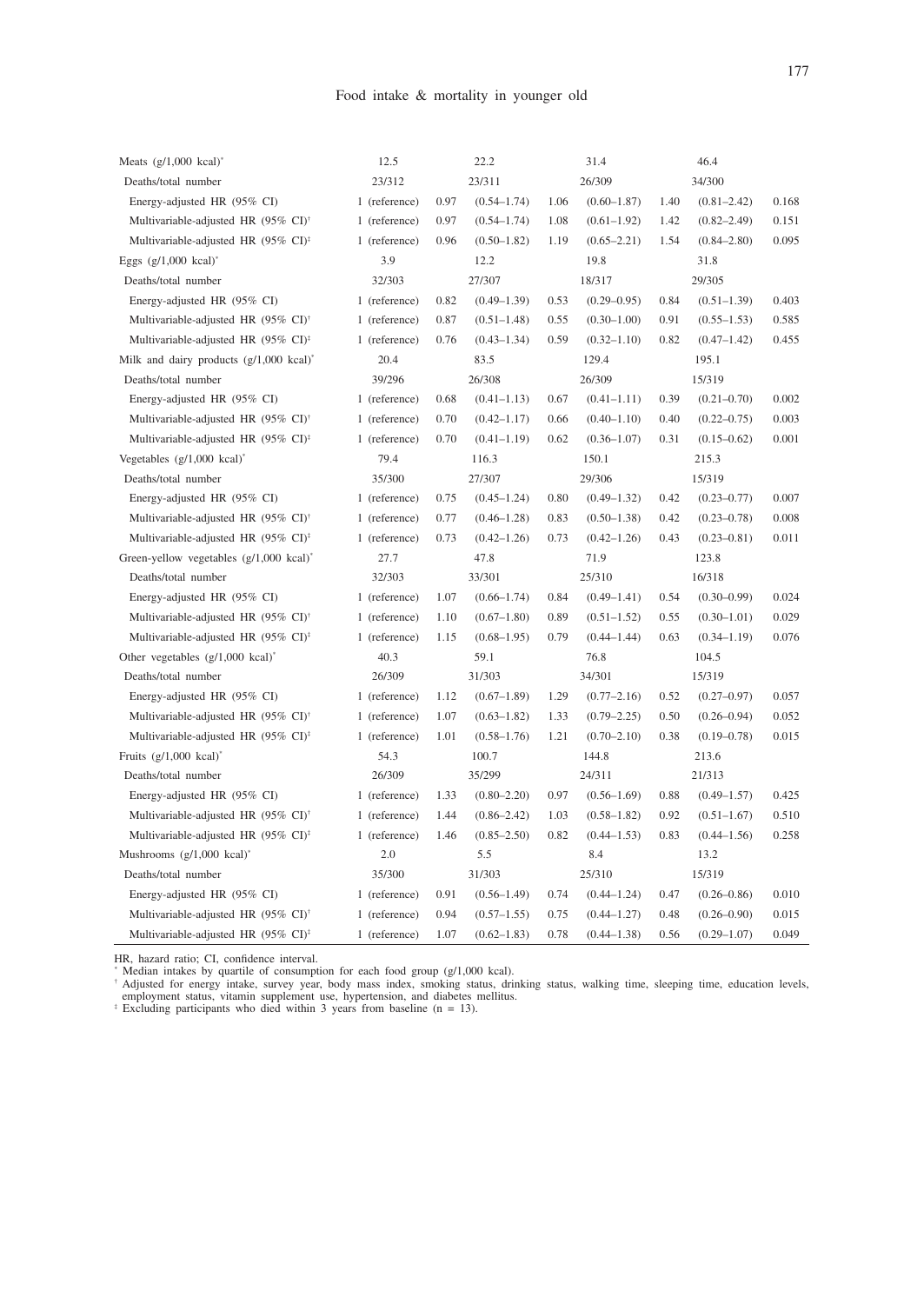#### DISCUSSION

In this age-specific and prospective cohort study in a Japanese young older population, inverse associations were observed between all-cause mortality and the intakes of milk and dairy products and vegetables in women, while a positive association was found between all-cause mortality and sugar and sweetener consumption in men.

Although the association between mortality and the consumption of milk and dairy products remains controversial, meta-analyses have reported inverse associations between these foods and mortality, especially cardiovascular disease mortality.<sup>20,21</sup> In Asian populations, the consumption of milk and dairy products has been shown to decrease cardiovascular disease mortality.<sup>22,23</sup> Dietary calcium from dairy products has also been associated with a reduction in stroke mortality in Japan.<sup>24</sup> However, in older populations, the association between mortality and the consumption of milk and dairy products has been inconsistent, showing different effects depending on the type of dairy product.<sup>25,26</sup> Few studies have evaluated the association between mortality and the consumption of milk and dairy products in older Asian populations. The nutrient composition of milk and dairy products, which includes not only calcium, but also protein and vitamin D, can have favorable effects on human health.<sup>27</sup> High-quality protein, such as milk protein, has also been found to improve health in older individuals.28 Our findings are therefore consistent with those from previous studies in the Asian general population. The consumption of different types of milk and dairy products across populations might be the reason for the inconsistencies observed in previous research in Western countries.<sup>29</sup>

Increasing fruit and vegetable consumption has been recommended for the prevention of chronic diseases, including cancer and cardiovascular diseases, which are the leading causes of death worldwide.<sup>30,31</sup> This rationale is supported by the biologically favorable effects of a large number of antioxidant nutrients in these food groups, such as vitamins, carotene, and fiber. A recent meta-analysis found that higher fruit and vegetable consumption was associated with a reduction in all-cause mortality, particularly cardiovascular mortality.<sup>2</sup> Likewise, in older populations, significant associations between lower all-cause or cardiovascular disease mortality and higher vegetable consumption and dietary patterns with a relatively high intake of fruit and vegetables have been reported.<sup>8,9,32</sup> Additionally, in older women, an inverse association between mortality and the total serum concentrations of carotenoids has been noted.<sup>33</sup> Vegetables are among the principal dietary sources of carotenoids. Other groups of vegetables, such as cruciferous vegetables, have also been investigated in regard to cancer prevention.<sup>34</sup> In the present study, higher consumption of total vegetables was associated with lower all-cause mortality in young older women, which is consistent with previous studies. Total vegetable consumption in those aged  $\geq 60$  years tends to be higher than that in younger generations in Japan.<sup>35</sup> Our findings suggest that increased vegetable consumption remains one of the most important dietary factors for longevity, and that recommending sufficient vegetable intake remains valid in young older populations.

Meanwhile, in the present study, fruit intake was not associated with mortality reduction in either men or women. Although some previous studies have found inverse correlations between mortality and higher fruit intake, the results of this study do not support these findings.<sup>36,37</sup> Although fruit contains micronutrients that might promote longevity, such as β-cryptoxanthin, the characteristics of the compositions of each type of fruit are diverse.<sup>38</sup> In addition, the association between mortality and fruit intake might be influenced by the main subtypes of fruit intake in different populations.<sup>39</sup>

We also observed a significant inverse association between all-cause mortality and mushroom intake in women; however, this association was partially attenuated after excluding the participants who had died within 3 years from baseline. Higher mushroom intake has been suggested to provide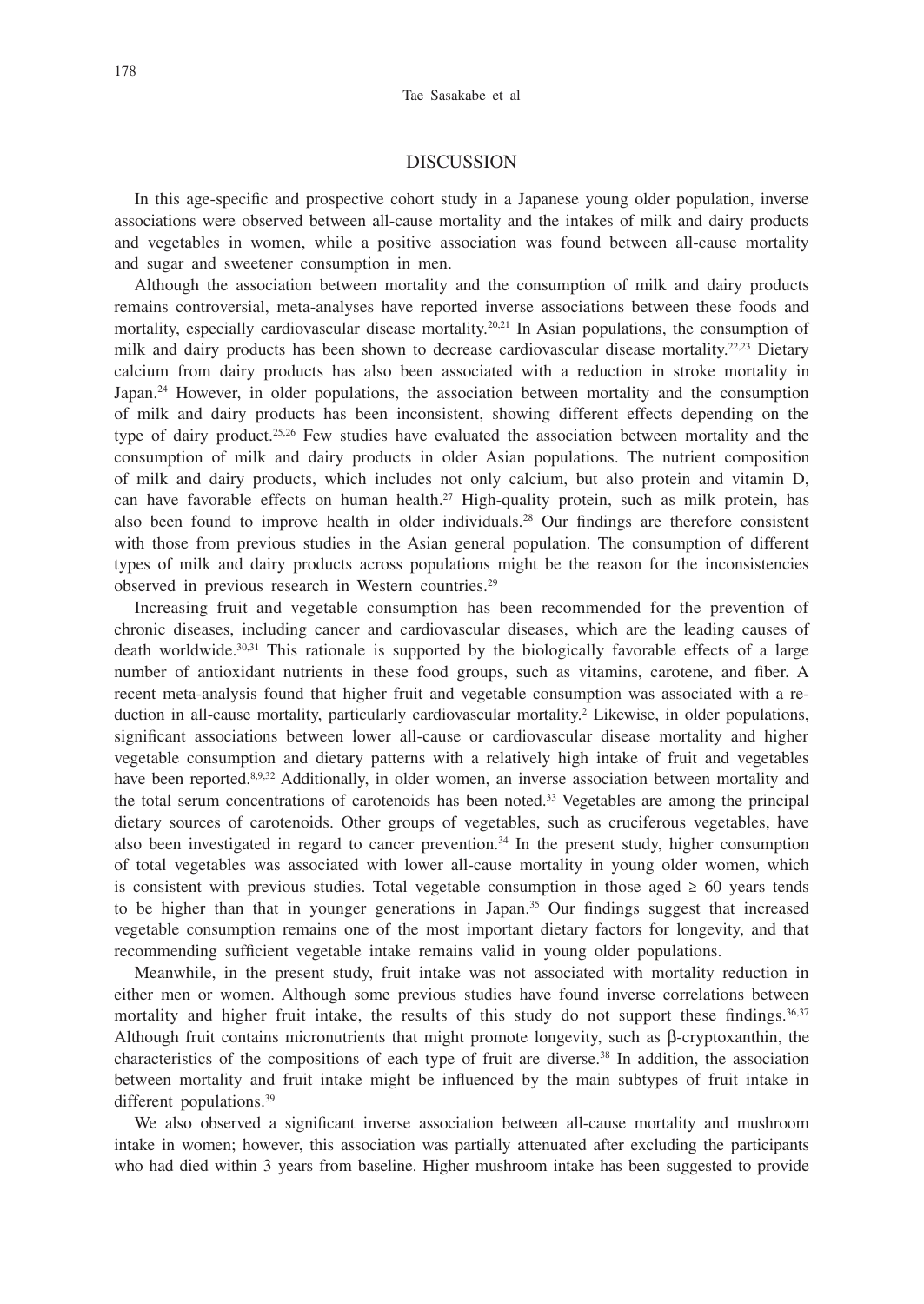protective effects against cardiovascular diseases and certain types of cancer.40,41 One review mentioned that the relevant nutritional aspects of mushrooms, such as dietary fiber and potassium, as well as bioactive compounds, may exert positive effects on metabolic markers such as blood lipid concentration and blood pressure. As an example of a plausible mechanism, soluble fiber may help inhibit cholesterol and triglyceride absorption. Eritadenine in *Lentinula edodes* (shiitake) also seems to contribute hypocholesterolemic action by modifying hepatic phospholipid metabolism. Additionally, antitumor effects of polysaccharides in mushrooms have also been reported.42 Although their biological effectiveness against specific cancers is not clear, polysaccharides may have the ability to induce apoptosis and other forms of cancer cell death through immunological mechanisms. Because evaluations in large cohort studies remain limited, further studies are needed to clarify the effectiveness of higher mushroom intake for reducing mortality.

In the present study, no inverse associations were found between mortality and any food group in men. One possible reason for this might be that the intakes of food groups related to mortality reduction were lower in men than in women. In addition, factors other than diet, such as smoking or diabetes, might have affected mortality more strongly than dietary intake in men. Meanwhile, a significant positive association was observed between mortality and the consumption of sugars and sweeteners only in men; however, this trend was attenuated in the analysis after excluding the participants who had died within 3 years from baseline. A previous study reported a positive association between mortality, especially cardiovascular mortality, and the consumption of added sugars.43 However, in the present study, the validity of daily sugar and sweetener consumption as estimated by the FFQ was extremely low (Pearson correlation coefficient adjusted for energy and age in men =  $0.13$ ).<sup>17,18</sup> Furthermore, the current estimation of sugar and sweetener intake did not include sweetened beverages. Therefore, the validity of the association between mortality and sugar and sweetener intake is lower in the present compared with previous studies.

In the multivariable adjustment analysis, we included employment status as a confounder. In 2018, the employment rate among Japanese aged 65–69 years was 57.2% for men and 36.6% for women.<sup>44</sup> Although the number of working people aged 65–69 years has been gradually increasing, many employment patterns have changed, e.g., from a full- to a part-time job. Therefore, an evaluation at 65 years of age may be worthwhile as the starting point of a new lifestyle. However, because the employment patterns of young older adults may become more diverse over time, these could be important confounders when assessing mortality risk or health status.

The strength of this study is that all participants were almost the same age at baseline, which excluded confounding by age. However, some limitations should be noted. First, we obtained information on dietary intake only at baseline; thus, changes in dietary habits during follow-up could not be considered. Second, due to the limitations of the FFQ, detailed groups of dairy products, fruits, and vegetables (e.g., nonfat dairy products, cruciferous or *Allium* vegetables, citrus fruits) could not be specified. Finally, cause-specific mortality could not be assessed in the present study because of the small number of deaths. Additional studies in larger populations with longer follow-up periods are needed to clarify further the associations between the intake of different food groups and specific causes of death in young older people.

## **CONCLUSION**

In conclusion, the present study revealed inverse associations between all-cause mortality and the consumption of milk and dairy products and vegetables in a cohort of young older Japanese women.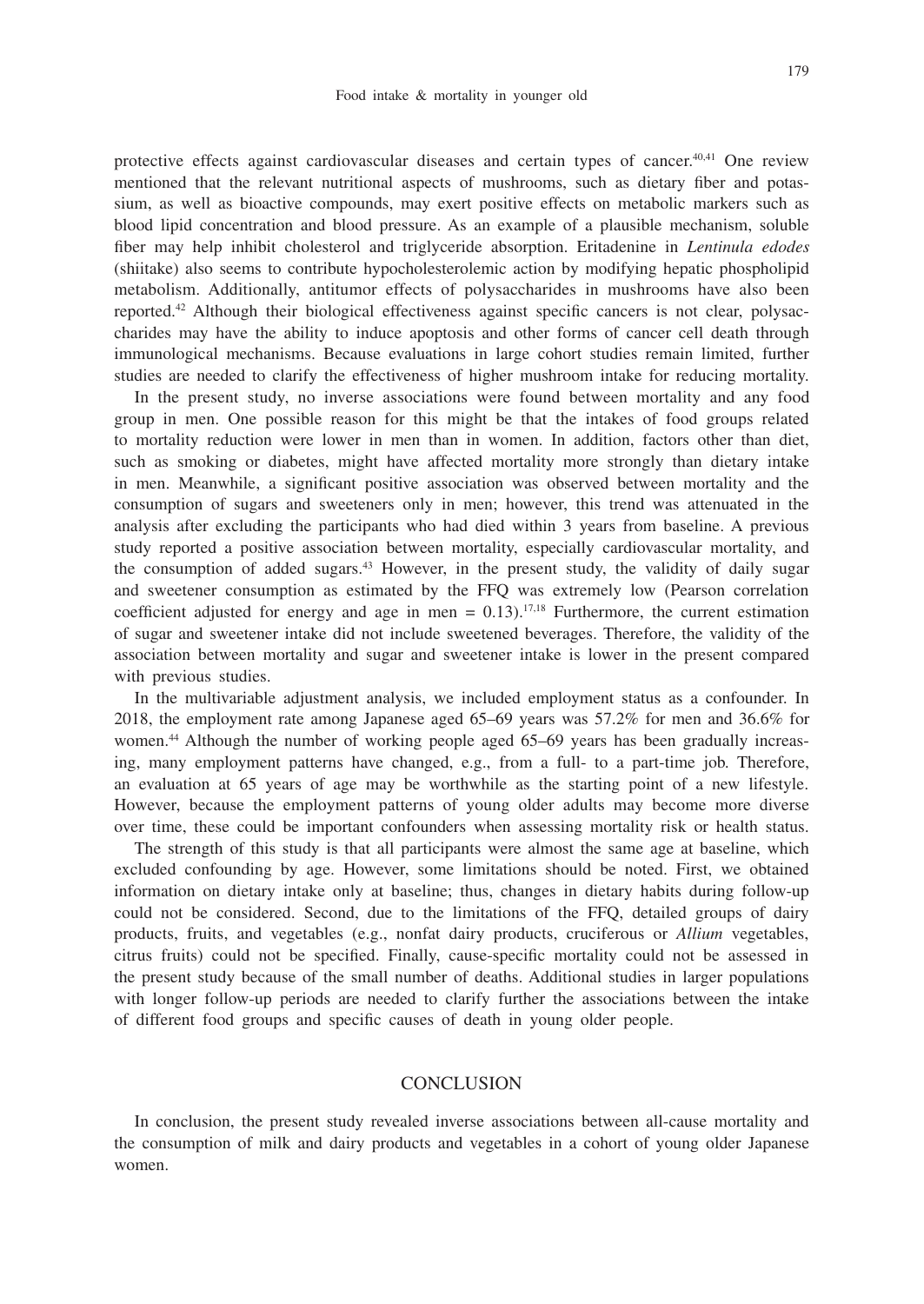#### Tae Sasakabe et al

#### ACKNOWLEDGEMENT

We wish to thank the Health Center and Hygiene Department of Nisshin city for their cooperation in establishing and following the cohort. We also acknowledge the special efforts of the Nisshin Medical and Dental Associations. This study was supported in part by Grants-in-Aid for Scientific Research (Nos. 15390197 and 26520105) from the Ministry of Education, Culture, Sports, Science and Technology of Japan.

# CONFLICT OF INTEREST

The authors declare no competing financial interests.

## **REFERENCES**

- 1 Ikeda N, Saito E, Kondo N, et al. What has made the population of Japan healthy? *Lancet*. 2011;378(9796):1094–1105. doi:10.1016/S0140-6736(11)61055-6.
- 2 Wang X, Ouyang Y, Liu J, et al. Fruit and vegetable consumption and mortality from all causes, cardiovascular disease, and cancer: systematic review and dose-response meta-analysis of prospective cohort studies. *BMJ*. 2014;349:g4490. doi:10.1136/bmj.g4490.
- 3 Zhao LG, Sun JW, Yang Y, Ma X, Wang YY, Xiang YB. Fish consumption and all-cause mortality: a meta-analysis of cohort studies. *Eur J Clin Nutr*. 2016;70(2):155–161. doi:10.1038/ejcn.2015.72.
- 4 Wang X, Lin X, Ouyang YY, et al. Red and processed meat consumption and mortality: dose-response meta-analysis of prospective cohort studies. *Public Health Nutr*. 2016;19(5):893–905. doi:10.1017/ S1368980015002062.
- 5 Nagao M, Iso H, Yamagishi K, Date C, Tamakoshi A. Meat consumption in relation to mortality from cardiovascular disease among Japanese men and women. *Eur J Clin Nutr*. 2012;66(6):687–693. doi:10.1038/ ejcn.2012.6.
- 6 Nakamura Y, Ueshima H, Okamura T, et al. Association between fish consumption and all-cause and causespecific mortality in Japan: NIPPON DATA80, 1980–99. *Am J Med*. 2005;118(3):239–245. doi:10.1016/j. amjmed.2004.12.016.
- 7 Nagata C, Takatsuka N, Shimizu H. Soy and fish oil intake and mortality in a Japanese community. *Am J Epidemiol*. 2002;156(9):824–831. doi:10.1093/aje/kwf118.
- 8 Sjögren P, Becker W, Warensjö E, et al. Mediterranean and carbohydrate-restricted diets and mortality among elderly men: a cohort study in Sweden. *Am J Clin Nutr*. 2010;92(4):967–974. doi:10.3945/ajcn.2010.29345.
- 9 Jankovic N, Geelen A, Streppel MT, et al. Adherence to a healthy diet according to the World Health Organization guidelines and all-cause mortality in elderly adults from Europe and the United States. *Am J Epidemiol*. 2014;180(10):978–988. doi:10.1093/aje/kwu229.
- 10 Jankovic N, Geelen A, Streppel MT, et al. WHO guidelines for a healthy diet and mortality from cardiovascular disease in European and American elderly: the CHANCES project. *Am J Clin Nutr*. 2015;102(4):745–756. doi:10.3945/ajcn.114.095117.
- 11 Zhang XH, Woo J, Heller RF. Increasing dietary fish intake has contributed to decreasing mortality from CHD among the older population in Hong Kong. *Public Health Nutr*. 2009;12(8):1248–1253. doi:10.1017/ S1368980008003790.
- 12 Shi Z, Zhang T, Byles J, Martin S, Avery JC, Taylor AW. Food habits, lifestyle factors and mortality among oldest old chinese: the Chinese Longitudinal Healthy Longevity Survey (CLHLS). *Nutrients*. 2015;7(9):7562–7579. doi:10.3390/nu7095353.
- 13 Plessz M, Guéguen A, Goldberg M, Czernichow S, Zins M. Ageing, retirement and changes in vegetable consumption in France: findings from the prospective GAZEL cohort. *Br J Nutr*. 2015;114(6):979–987. doi:10.1017/S0007114515002615.
- 14 Ding D, Grunseit AC, Chau JY, Vo K, Byles J, Bauman AE. Retirement-A Transition to a Healthier Lifestyle?: Evidence From a Large Australian Study. *Am J Prev Med*. 2016;51(2):170–178. doi:10.1016/j. amepre.2016.01.019.
- 15 Fontana L, Partridge L. Promoting health and longevity through diet: from model organisms to humans.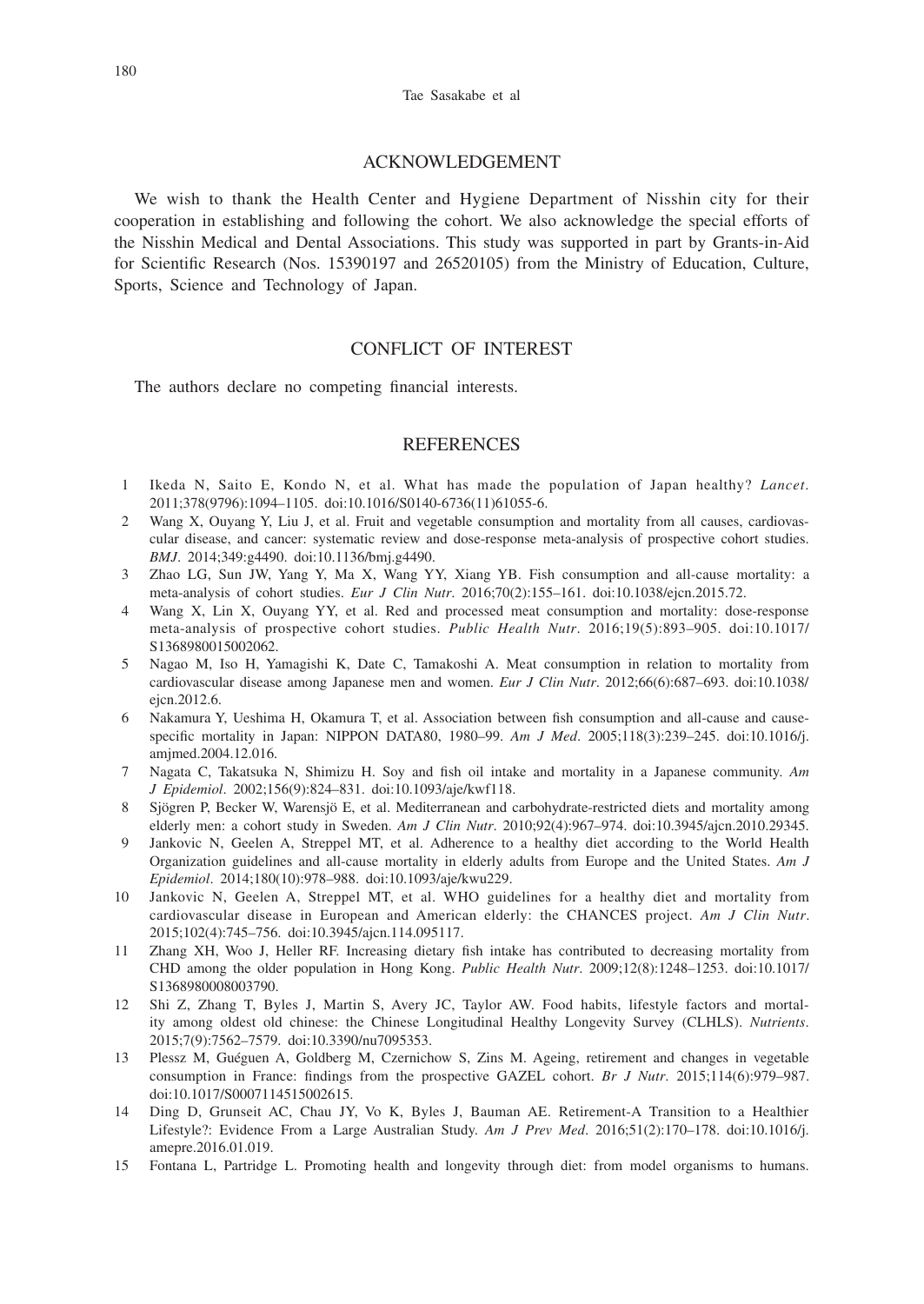*Cell*. 2015;161(1):106–118. doi:10.1016/j.cell.2015.02.020.

- 16 Kitamura T, Kawamura T, Tamakoshi A, Wakai K, Ando M, Ohno Y. Rationale, design, and profiles of the New Integrated Suburban Seniority Investigation (NISSIN) Project: a study of an age-specific, communitybased cohort of Japanese elderly. *J Epidemiol*. 2009;19(5):237–243. doi:10.2188/jea.je20081026.
- 17 Egami I, Wakai K, Kato K, et al. A simple food frequency questionnaire for Japanese diet--Part II. Reproducibility and validity for nutrient intakes. *J Epidemiol*. 1999;9(4):227–234. doi:10.2188/jea.9.227.
- 18 Wakai K, Egami I, Kato K, et al. A simple food frequency questionnaire for Japanese diet--Part I. Development of the questionnaire, and reproducibility and validity for food groups. *J Epidemiol*. 1999;9(4):216–226. doi:10.2188/jea.9.216.
- 19 Nagata C, Nakamura K, Wada K, et al. Total fat intake is associated with decreased mortality in Japanese men but not in women. *J Nutr*. 2012;142(9):1713–1719. doi:10.3945/jn.112.161661.
- 20 Soedamah-Muthu SS, Ding EL, Al-Delaimy WK, et al. Milk and dairy consumption and incidence of cardiovascular diseases and all-cause mortality: dose-response meta-analysis of prospective cohort studies. *Am J Clin Nutr*. 2011;93(1):158–171. doi:10.3945/ajcn.2010.29866.
- 21 Alexander DD, Bylsma LC, Vargas AJ, et al. Dairy consumption and CVD: a systematic review and meta-analysis. *Br J Nutr*. 2016;115(4):737–750. doi:10.1017/S0007114515005000.
- 22 Kondo I, Ojima T, Nakamura M, et al. Consumption of dairy products and death from cardiovascular disease in the Japanese general population: the NIPPON DATA80. *J Epidemiol*. 2013;23(1):47–54. doi:10.2188/jea. je20120054.
- 23 Maruyama K, Iso H, Date C, et al. Dietary patterns and risk of cardiovascular deaths among middle-aged Japanese: JACC Study. *Nutr Metab Cardiovasc Dis*. 2013;23(6):519–527. doi:10.1016/j.numecd.2011.10.007.
- 24 Umesawa M, Iso H, Date C, et al. Dietary intake of calcium in relation to mortality from cardiovascular disease: the JACC Study. *Stroke*. 2006;37(1):20–26. doi:10.1161/01.STR.0000195155.21143.38.
- 25 Tognon G, Rothenberg E, Petrolo M, Sundh V, Lissner L. Dairy product intake and mortality in a cohort of 70-year-old Swedes: a contribution to the Nordic diet discussion. *Eur J Nutr*. 2018;57(8):2869–2876. doi:10.1007/s00394-017-1556-2.
- 26 Um CY, Prizment A, Hong CP, Lazovich D, Bostick RM. Associations of calcium and dairy product intakes with all-cause, all-cancer, colorectal cancer and CHD mortality among older women in the Iowa Women's Health Study. *Br J Nutr*. 2019;121(10):1188–1200. doi:10.1017/S000711451900045X.
- 27 Visioli F, Strata A. Milk, dairy products, and their functional effects in humans: a narrative review of recent evidence. *Adv Nutr*. 2014;5(2):131–143. doi:10.3945/an.113.005025.
- 28 Wolfe RR. Update on protein intake: importance of milk proteins for health status of the elderly. *Nutr Rev*. 2015;73 Suppl 1:41–47. doi:10.1093/nutrit/nuv021.
- 29 Lee MS, Wahlqvist ML, Peng CJ. Dairy foods and health in Asians: Taiwanese considerations. *Asia Pac J Clin Nutr*. 2015;24 Suppl 1:S14–S20. doi:10.6133/apjcn.2015.24.s1.03.
- 30 U.S. Department of Health and Human Services and U.S. Department of Agriculture. 2015–2020 Dietary Guidelines for Americans. 2015; http://health.gov/dietaryguidelines/2015/guidelines/. Accessed March, 2020.
- 31 Minister of Health, Labour and Welfare. Health Japan 21 (the second term). 2012; https://www.mhlw.go.jp/ file/06-Seisakujouhou-10900000-Kenkoukyoku/0000047330.pdf. Accessed March, 2020.
- 32 Masala G, Ceroti M, Pala V, et al. A dietary pattern rich in olive oil and raw vegetables is associated with lower mortality in Italian elderly subjects. *Br J Nutr*. 2007;98(2):406–415. doi:10.1017/S0007114507704981.
- 33 Nicklett EJ, Semba RD, Xue QL, et al. Fruit and vegetable intake, physical activity, and mortality in older community-dwelling women. *J Am Geriatr Soc*. 2012;60(5):862–868. doi:10.1111/j.1532-5415.2012.03924.x.
- 34 Higdon JV, Delage B, Williams DE, Dashwood RH. Cruciferous vegetables and human cancer risk: epidemiologic evidence and mechanistic basis. *Pharmacol Res*. 2007;55(3):224–236. doi:10.1016/j. phrs.2007.01.009.
- 35 Minister of Health, Labour and Welfare. National health and Nutrition Survey, 2017. 2018; https://www. mhlw.go.jp/content/000451755.pdf. Accessed March, 2020.
- 36 Okuda N, Miura K, Okayama A, et al. Fruit and vegetable intake and mortality from cardiovascular disease in Japan: a 24-year follow-up of the NIPPON DATA80 Study. *Eur J Clin Nutr*. 2015;69(4):482–488. doi:10.1038/ejcn.2014.276.
- 37 Du H, Li L, Bennett D, et al. Fresh fruit consumption and all-cause and cause-specific mortality: findings from the China Kadoorie Biobank. *Int J Epidemiol*. 2017;46(5):1444–1455. doi:10.1093/ije/dyx042.
- 38 Jacob JK, Tiwari K, Correa-Betanzo J, Misran A, Chandrasekaran R, Paliyath G. Biochemical basis for functional ingredient design from fruits. *Annu Rev Food Sci Technol*. 2012;3:79–104. doi:10.1146/annurevfood-022811-101127.
- 39 Lai HT, Threapleton DE, Day AJ, Williamson G, Cade JE, Burley VJ. Fruit intake and cardiovascular